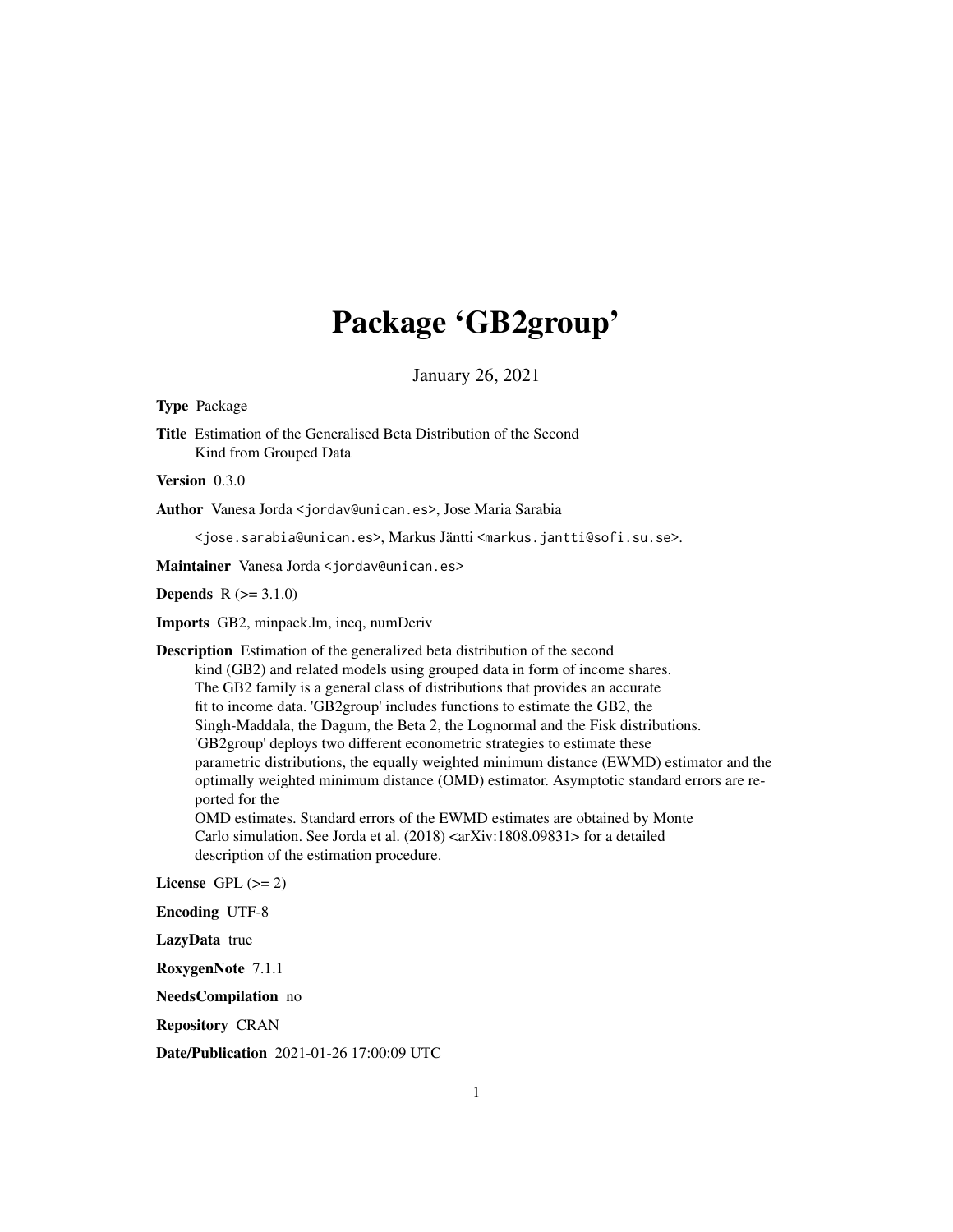# <span id="page-1-0"></span>R topics documented:

| Index | 23 |
|-------|----|
|       |    |
|       |    |
|       |    |
|       |    |
|       |    |
|       |    |
|       |    |

fit.plot *Plot of the estimated Lorenz curve and the empirical income shares*

#### Description

The function fit.plot plots the parametric Lorenz curve and the observed income shares used for the estimation of the income distributions belonging to the GB2 family.

#### Usage

#### fit.plot(fit, fit.type = 1, fit.legend = FALSE,  $l.size = 0.7$ )

#### Arguments

| fit        | A character string "name" naming the object that contains the estimation of the<br>parametric model for which the Lorenz curve is plotted.                                                                                |
|------------|---------------------------------------------------------------------------------------------------------------------------------------------------------------------------------------------------------------------------|
| fit.type   | specifies the method used to estimate the parametric model. By default, fit, type<br>$= 1$ , which represents the Lorenz curve estimated by EWMD. If fit. type $= 2$ ,<br>the Lorenz curve belongs to the OMD estimation. |
| fit.legend | If TRUE, the graph includes a legend indicating the model for which the Lorenz<br>curve is plotted.                                                                                                                       |
| l.size     | determines the size of the legend.                                                                                                                                                                                        |

#### Details

The function fit.plot represents the parametric Lorenz curves of some models of the GB2 family. Closed expressions of the Lorenz curves of these models are provided by Jorda et al. (2018). The parametric model must be estimated before representing the theoretical Lorenz curve. To do so, create an object containing the result of the following functions: [fitgroup.gb2](#page-12-1), [fitgroup.b2](#page-2-1), [fitgroup.da](#page-5-1), [fitgroup.sm](#page-18-1), [fitgroup.ln](#page-15-1) or [fitgroup.f](#page-9-1). The name of this object is used (with quotations marks) as the first argument of fit.plot (see examples below). This function returns a plot with the Lorenz curve of the model estimated by EWMD or OMD. More than one fit can be plotted, even when different sets of data are used. The legend indicates the distribution for which the Lorenz curve is represented.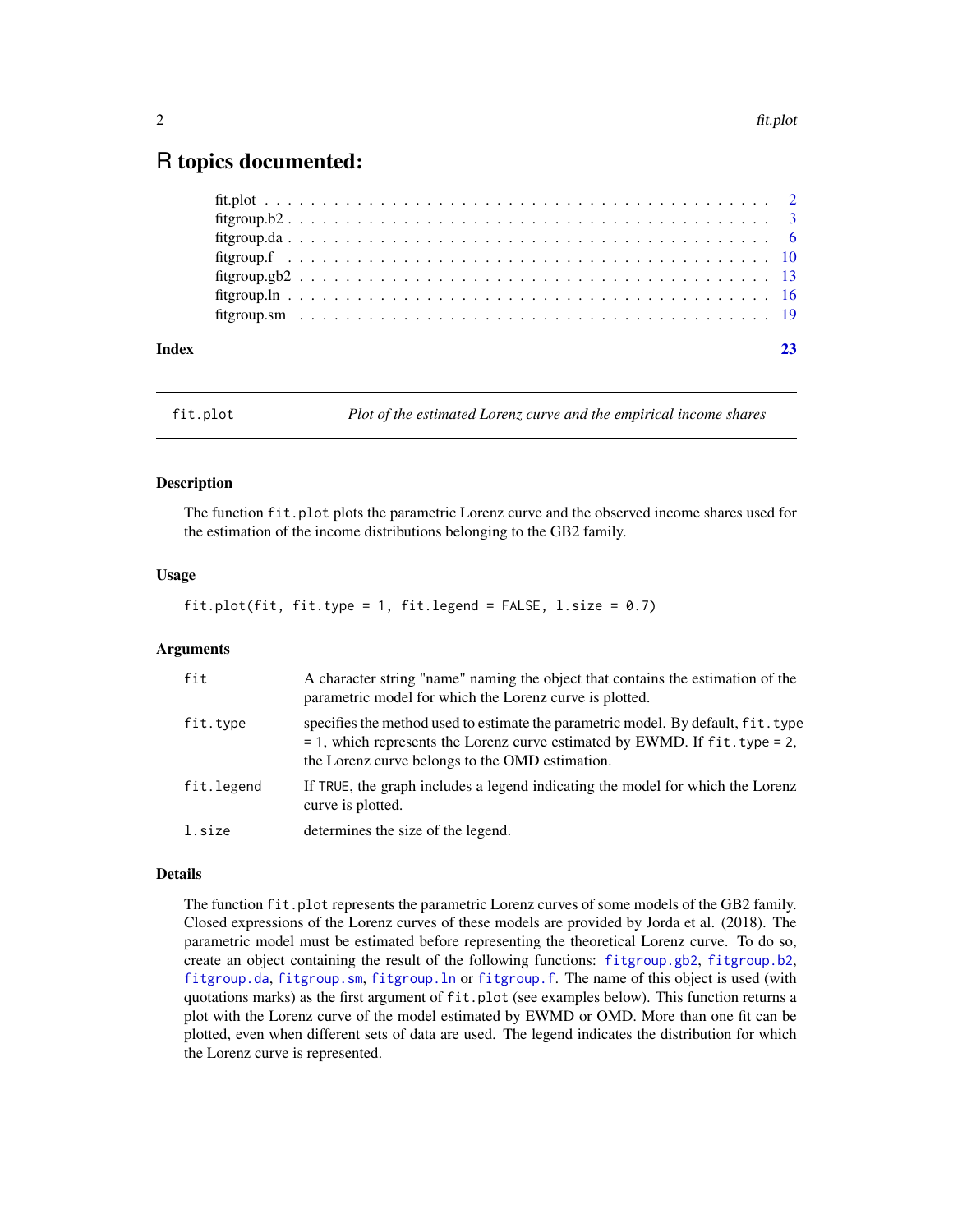#### <span id="page-2-0"></span>fitgroup.b2 3

#### Value

the function fit.plot returns a graph with the theoretical Lorenz curves of the Generalised Beta of the Second Kind (GB2) family of income distributions and the income shares used for the estimation of these models.

#### References

Jorda, V., Sarabia, J.M., & Jäntti, M. (2018). Estimation of income inequality from grouped data. arXiv preprint arXiv:1808.09831.

#### Examples

```
fit.ln <- fitgroup.ln(y = c(9, 13, 17, 22, 39), gini.e = 0.29)
fit.b2 <- fitgroup.b2(y = c(9, 13, 17, 22, 39), gini.e = 0.29)
fit.plot(c("fit.ln", "fit.b2"), fit.legend = TRUE, l.size = 0.8)
```
fitgroup.b2 *Estimation of the Beta 2 distribution from group data*

#### Description

The function fitgroup.b2 implements the estimation of the Beta 2 distribution from group data in form of income shares using the equally weighted minimum distance (EWMD) and the optimally weighted minimum distance (OMD) estimators.

#### Usage

```
fitgroup.b2(
 y,
 x = rep(1/length(y), length(y)),gini.e,
 pc.inc = NULL,
  se.omd = FALSE,se.ewmd = FALSE,
  se.scale = FALSE,
 N = NULL,nrep = 10<sup>4</sup>3,
 grid = 1:20,
  rescale = 1000,
  gini = FALSE
```

```
)
```
#### Arguments

y Vector of (non-cumulative) income shares expressed as decimals or percentage. At least four data points are required to estimate the parameters of the income distribution.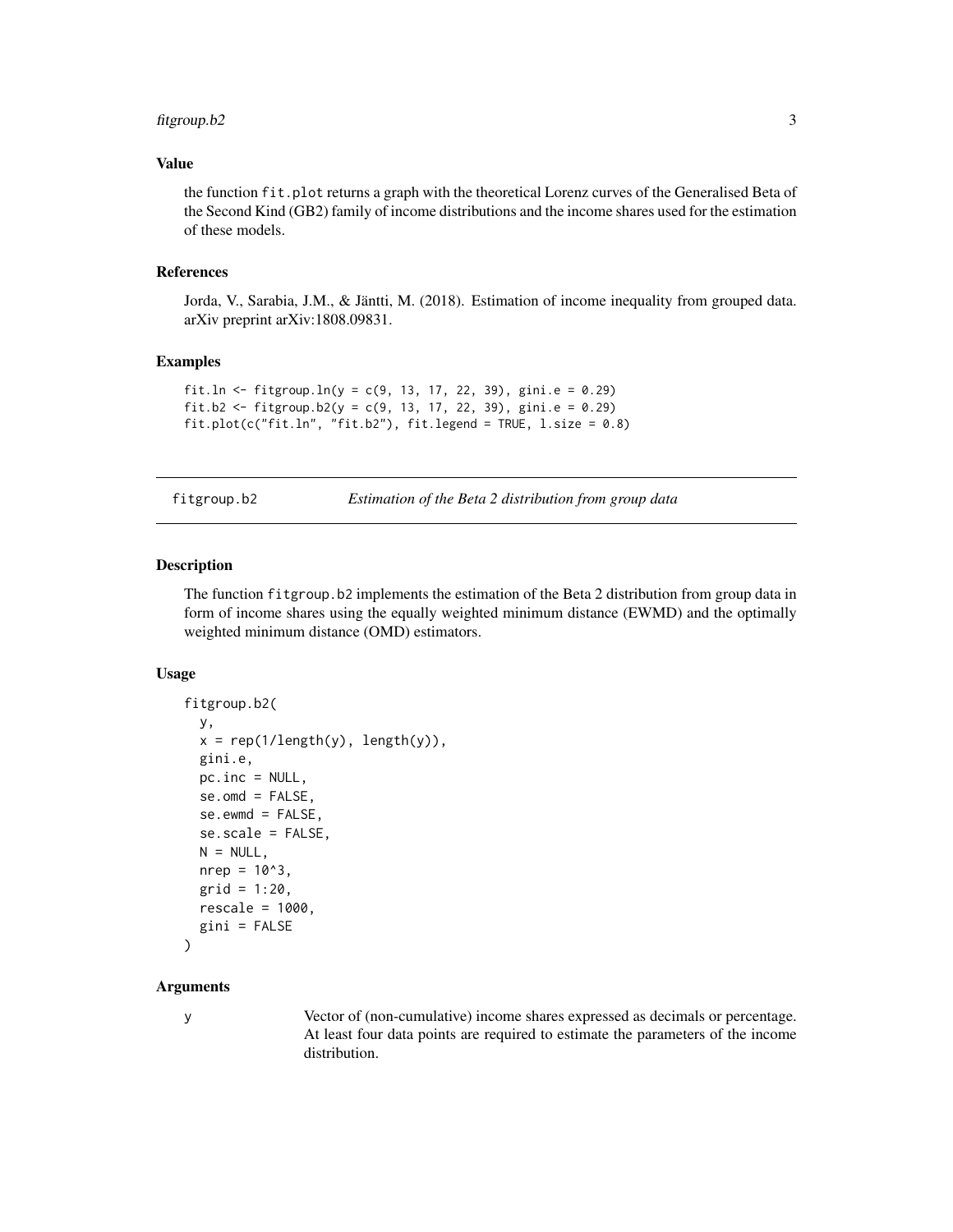| X        | Vector of population shares associated with the income shares provided by y.<br>The default is a vector of equally sized population shares of the same length of<br>у.                                                                                                                                                                                                                                                                              |
|----------|-----------------------------------------------------------------------------------------------------------------------------------------------------------------------------------------------------------------------------------------------------------------------------------------------------------------------------------------------------------------------------------------------------------------------------------------------------|
| gini.e   | specifies the survey Gini index expressed as a decimal.                                                                                                                                                                                                                                                                                                                                                                                             |
| pc.inc   | specifies an estimate of per capita income. If not provided, the weighting matrix<br>cannot be computed, hence OMD estimates will not be reported.                                                                                                                                                                                                                                                                                                  |
| se.omd   | If TRUE and the argument N is not NULL, the standard errors of the shape param-<br>eters of the OMD estimates are computed using results from Beach and Davi-<br>son(1983) and Hajargasht and Griffiths (2016). See Jorda et al. (2018) for details.<br>By default, this argument is FALSE.                                                                                                                                                         |
| se.ewmd  | If TRUE and the argument N is not NULL, the standard errors of the EWMD esti-<br>mates are obtained using Monte Carlo simulation of random samples of size N.<br>By default, this argument is FALSE.                                                                                                                                                                                                                                                |
| se.scale | If TRUE and the argument N is not NULL, the standard error of the scale param-<br>eter of the OMD estimation is obtained by Monte Carlo simulation of random<br>samples of size N. By default, this argument is FALSE.                                                                                                                                                                                                                              |
| N        | Specifies the size of the sample from which the grouped data was generated.<br>This information is required to compute the standard errors.                                                                                                                                                                                                                                                                                                         |
| nrep     | Number of samples to be drawn in the Monte Carlo simulation of the standard<br>error of the EWMD estimates and the scale parameter of the OMD estimation.                                                                                                                                                                                                                                                                                           |
| grid     | A sequence of positive real numbers to be used as initial values using the algo-<br>rithm developed by Jorda et al. (2018).                                                                                                                                                                                                                                                                                                                         |
| rescale  | Rescalation factor of per capita income. Reescalation might help to invert the<br>weight matrix when the scale is too large or too small. The argument rescale<br>should be a positive real number which, by default, is set to 1000. The magni-<br>tude of this factor is taken into account in the estimation of the scale parameter,<br>so the provided estimate and its standard error are equivalent to those obtained<br>with $rescale = 1$ . |
| gini     | if TRUE, reports an estimate of the Gini index using the EWMD estimator and, if<br>possible, the OMD estimator.                                                                                                                                                                                                                                                                                                                                     |

The Generalised Beta of the Second Kind (GB2) is a general class of distributions that is acknowledged to provide an accurate fit to income data (McDonald 1984; McDonald and Mantrala,1995). The Beta 2 distribution is a particular case of this model with  $a = 1$ , defined in terms of the cumulative distribution function as follows:

$$
F(x;b,p,q) = B\bigg(\frac{x/b}{1+x/b};p;q\bigg); x > 0,
$$

where  $b$  is the scale parameter and  $p, q$  are the shape parameters that define the heaviness of the tail and the skewness of the distribution.

The function fitgroup.da estimates the parameters of the Beta 2 distribution using grouped data in form of income shares. These data must have been generated by setting the proportion of observations in each group before sampling, so that the population proportions are fixed, whereas income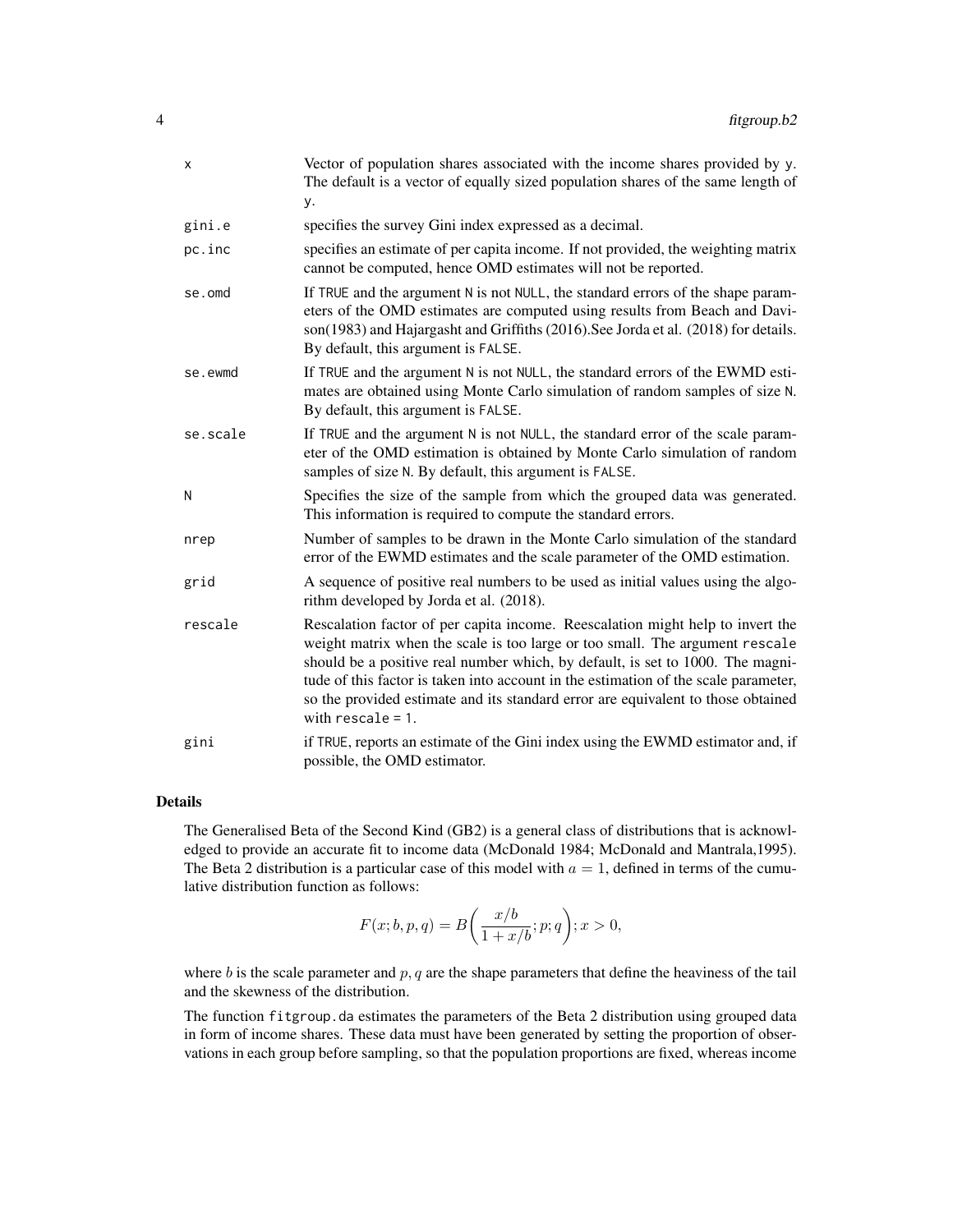#### <span id="page-4-0"></span>fitgroup.b2 5

shares are random variables. Examples of this type of data can be found in the largest datasets of grouped data, including The World Income Inequality Database (UNU-WIDER, 2017), PovcalNet (World Bank, 2018) or the World Wealth and Income Database (Alvaredo et al., 2018).

For EWMD, numerical optimisation is achieved using the Levenberg-Marquardt Algorithm via [nlsLM](#page-0-0) Conventionally, moment estimates of a restricted model are taken as initial values. A potential limitation of this method is that, as the dimensionality of the parameter space increases, it is more difficult to achieve global convergence. Although it seems quite intuitive that the moment estimates of the restricted model might be a good starting point, the optimization could converge to a local minimum, which might lead to inaccurate estimates of the parameters.

To provide different non-arbitrary combinations of starting values, we propose to define a sequence of numbers (provided by grid). For each value in this sequence, the moment estimate of one of the parameters is obtained using the survey Gini index, assuming that the other one is equal to the grid value. Using this procedure, we end up with as many combinations of initial values as values in the grid, which are used to obtain different sets of estimates, keeping the one with the smallest residual sum of squares. Although we cannot ensure that our estimates belong to the global minimum, this procedure covers a larger proportion of the parameter space than just using the moment estimates of a particular sub-model. See Jorda et al. (2018) for details.

This method, however, does not provide an estimate for the scale parameter because the Lorenz curve is independent to scale. The scale parameter is estimated by equating the sample mean, specified by pc.inc, to the population mean of the Beta 2 distribution. Because EWMD does not use the optimal covariance matrix of the moment conditions, the standard errors of the parameters are obtained by Monte Carlo simulation. Please be aware that the estimation of the standard errors might take a long time, especially if the sample size is large.

fitgroup.b2 also implements a two-stage OMD estimator. In the first stage, EWMD estimates are obtained as described above, which are used to compute a first stage estimator of the weighting matrix. The weighting matrix is used in the second stage to obtain optimally weighted estimates of the parameters. The numerical optimisation is performed using [optim](#page-0-0) with the BFGS method. If optim reports an error, the L-BFGS method is used. EWMD estimates are used as initial values for the optimisation algorithm. The OMD estimation incorporates the optimal weight matrix, thus making possible to derive the asymptotic standard errors of the parameters using results from Beach and Davison(1983) and Hajargasht and Griffiths (2016). As in the EWMD estimation, the scale parameter is obtained by matching the population mean of the Beta 2 distribution to the sample mean. Hence, the standard error of the scale parameter is estimated by Monte Carlo simulation.

The Gini index of the Beta 2 distribution is computed using the function simgini.b2 which makes use of gini.b2. If this function reports NaN, the Gini index is estimated by Monte Carlo simulation of 10^6 samples of size  $N = 10$ ^6.

#### Value

the function fitgroup.b2 returns the following objects:

- ewmd.estimation Matrix containing the parameters of the Beta 2 distribution estimated by EWMD and, if se.ewmd = TRUE, their standard errors.
- ewmd.rss Residual sum of squares of the EWMD estimation.
- omd.estimation Matrix containing the parameters of the Beta 2 distribution estimated by OMD and, if se.omd = TRUE, their standard errors.
- omd.rss Weighted residual sum of squares of the OMD estimation.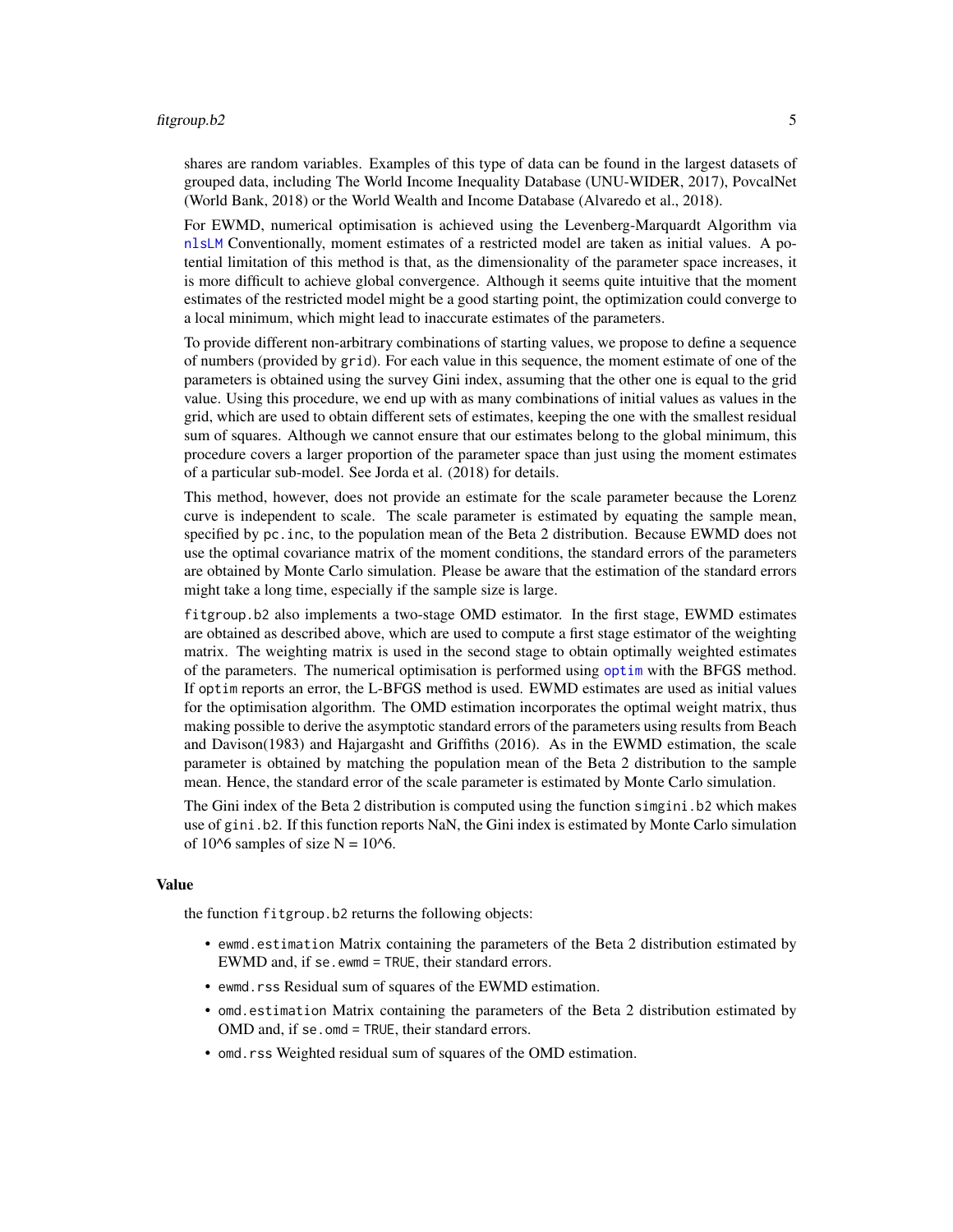<span id="page-5-0"></span>• gini.estimation Vector with the survey Gini index and the estimated Gini indices using EWMD and OMD estimates whenever possible.

#### References

Alvaredo, F., A. Atkinson, T. Piketty, E. Saez, and G. Zucman. The World Wealth and Income Database.

Beach, C.M. and R. Davidson (1983): Distribution-free statistical inference with Lorenz curves and income shares, *The Review of Economic Studies*, 50, 723 - 735.

Hajargasht, G. and W.E. Griffiths (2016): Inference for Lorenz Curves, Tech. Rep., The University of Melbourne.

Jorda, V., Sarabia, J.M., & Jäntti, M. (2018). Estimation of income inequality from grouped data. arXiv preprint arXiv:1808.09831.

McDonald, J.B. (1984): Some Generalized Functions for the Size Distribution of Income, *Econometrica*, 52, 647 - 665.

McDonald, J.B. and A. Mantrala (1995): The distribution of personal income: revisited, *Journal of Applied Econometrics*, 10, 201 - 204.

UNU-WIDER (2018). World Income Inequality Database (WIID3.4).

World Bank (2018). PovcalNet Data Base. Washington, DC: World Bank. [http://iresearch.](http://iresearch.worldbank.org/PovcalNet/home.aspx) [worldbank.org/PovcalNet/home.aspx](http://iresearch.worldbank.org/PovcalNet/home.aspx).

#### Examples

fitgroup.b2( $y = c(9, 13, 17, 22, 39)$ , gini.e = 0.29)

<span id="page-5-1"></span>fitgroup.da *Estimation of the Dagum distribution from group data*

#### Description

The function fitgroup.da implements the estimation of the Dagum distribution from group data in form of income shares using the equally weighted minimum distance (EWMD) and the optimally weighted minimum distance (OMD) estimators.

#### Usage

```
fitgroup.da(
  y,
  x = rep(1/length(y), length(y)),gini.e,
 pc.inc = NULL,
  se.omd = FALSE,
  se.ewmd = FALSE,
  se.scale = FALSE,
```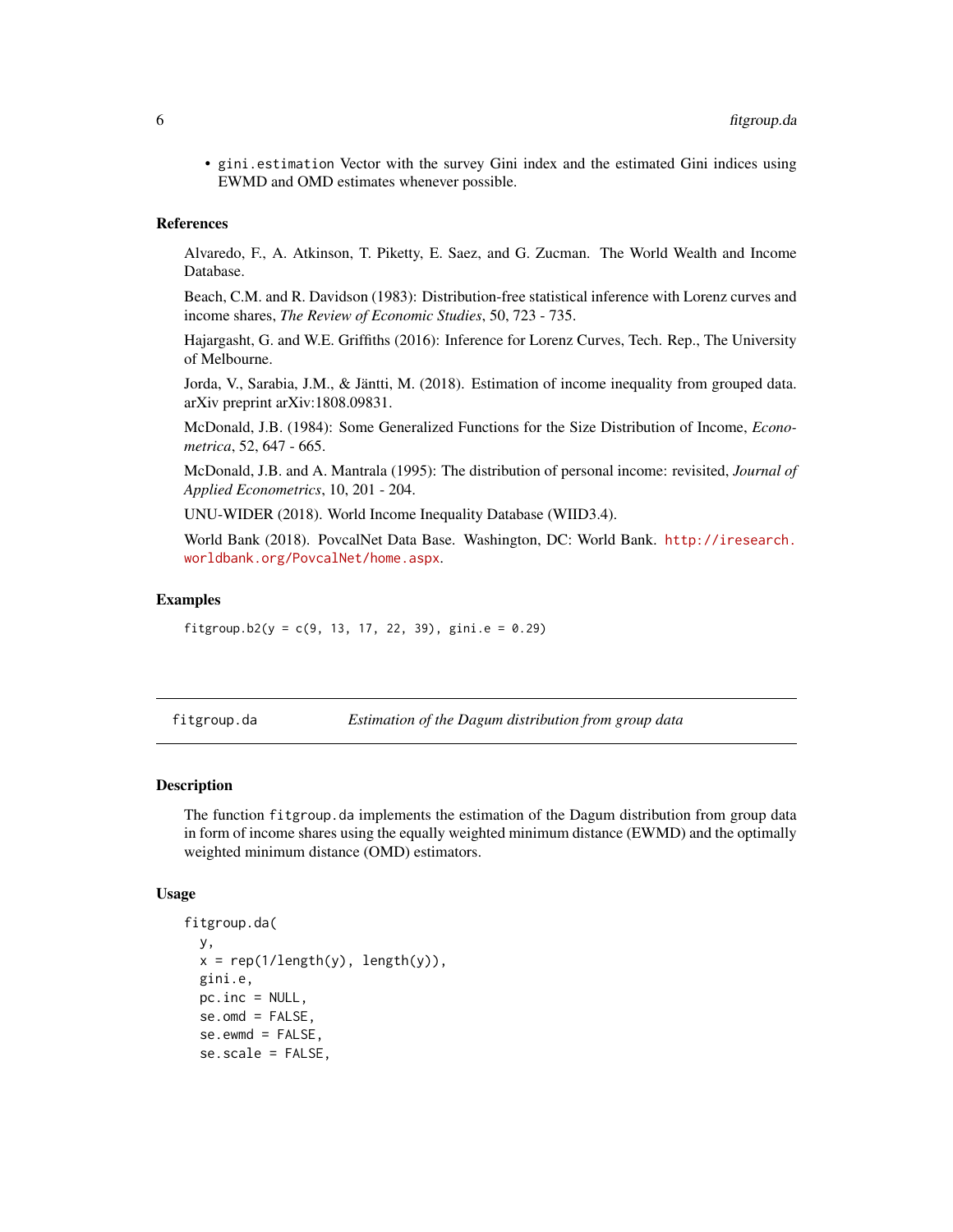# fitgroup.da 7

```
N = NULL,nrep = 10<sup>1</sup>3,grid = 1:20,rescale = 1000,gini = FALSE
\mathcal{L}
```
# Arguments

| у        | Vector of (non-cumulative) income shares expressed as decimals or percentage.<br>At least four data points are required to estimate the parameters of the income<br>distribution.                                                                                                                                                                                                                                                                   |
|----------|-----------------------------------------------------------------------------------------------------------------------------------------------------------------------------------------------------------------------------------------------------------------------------------------------------------------------------------------------------------------------------------------------------------------------------------------------------|
| Χ        | Vector of population shares associated with the income shares provided by y.<br>The default is a vector of equally sized population shares of the same length of<br>у.                                                                                                                                                                                                                                                                              |
| gini.e   | specifies the survey Gini index expressed as a decimal.                                                                                                                                                                                                                                                                                                                                                                                             |
| pc.inc   | specifies an estimate of per capita income. If not provided, the weighting matrix<br>cannot be computed, hence OMD estimates will not be reported.                                                                                                                                                                                                                                                                                                  |
| se.omd   | If TRUE and the argument N is not NULL, the standard errors of the shape param-<br>eters of the OMD estimates are computed using results from Beach and Davi-<br>son(1983) and Hajargasht and Griffiths (2016). See Jorda et al. (2018) for details.<br>By default, this argument is FALSE.                                                                                                                                                         |
| se.ewmd  | If TRUE and the argument N is not NULL, the standard errors of the EWMD esti-<br>mates are obtained using Monte Carlo simulation of random samples of size N.<br>By default, this argument is FALSE.                                                                                                                                                                                                                                                |
| se.scale | If TRUE and the argument N is not NULL, the standard error of the scale param-<br>eter of the OMD estimation is obtained by Monte Carlo simulation of random<br>samples of size N. By default, this argument is FALSE.                                                                                                                                                                                                                              |
| Ν        | Specifies the size of the sample from which the grouped data was generated.<br>This information is required to compute the standard errors.                                                                                                                                                                                                                                                                                                         |
| nrep     | Number of samples to be drawn in the Monte Carlo simulation of the standard<br>error of the EWMD estimates and the scale parameter of the OMD estimation.                                                                                                                                                                                                                                                                                           |
| grid     | A sequence of positive real numbers to be used as initial values using the algo-<br>rithm developed by Jorda et al. (2018).                                                                                                                                                                                                                                                                                                                         |
| rescale  | Rescalation factor of per capita income. Reescalation might help to invert the<br>weight matrix when the scale is too large or too small. The argument rescale<br>should be a positive real number which, by default, is set to 1000. The magni-<br>tude of this factor is taken into account in the estimation of the scale parameter,<br>so the provided estimate and its standard error are equivalent to those obtained<br>with rescale $= 1$ . |
| gini     | if TRUE, reports an estimate of the Gini index using the EWMD estimator and, if<br>possible, the OMD estimator.                                                                                                                                                                                                                                                                                                                                     |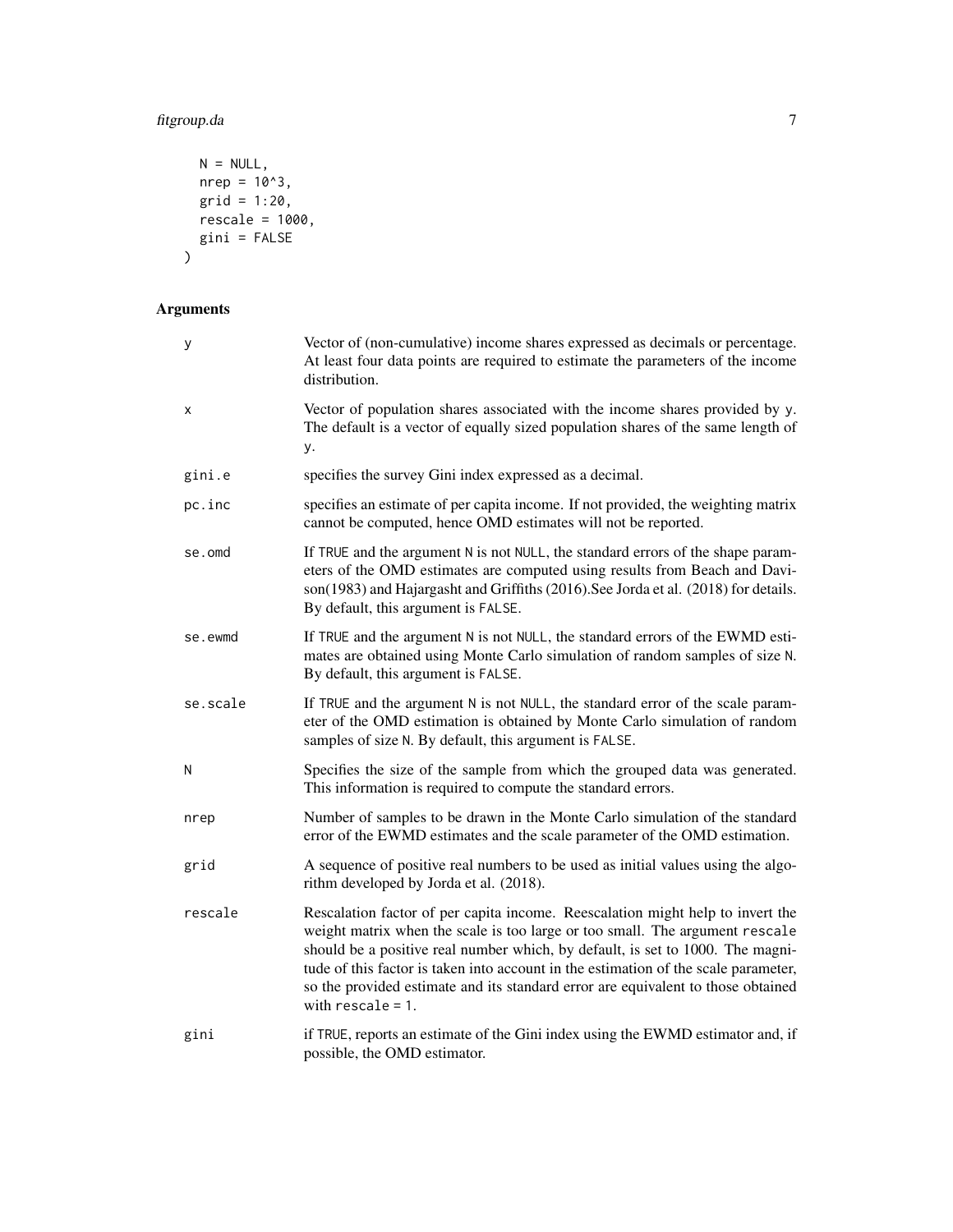<span id="page-7-0"></span>The Generalised Beta of the Second Kind (GB2) is a general class of distributions that is acknowledged to provide an accurate fit to income data (McDonald 1984; McDonald and Mantrala,1995). The Dagum distribution is a particular case of this model with  $q = 1$ , defined in terms of the cumulative distribution function as follows:

$$
F(x;a,b,p) = \left(1 + \left(\frac{x}{b}\right)^{-a}\right)^{-p}
$$

where b is the scale parameter and  $a, p$  are the shape parameters that define the heaviness of the tail and the skewness of the distribution.

The function fitgroup.da estimates the parameters of the Dagum distribution using grouped data in form of income shares. These data must have been generated by setting the proportion of observations in each group before sampling, so that the population proportions are fixed, whereas income shares are random variables. Examples of this type of data can be found in the largest datasets of grouped data, includingThe World Income Inequality Database (UNU-WIDER, 2017), PovcalNet (World Bank, 2018) or the World Wealth and Income Database (Alvaredo et al., 2018).

For EWMD, numerical optimisation is achieved using the Levenberg-Marquardt Algorithm via [nlsLM](#page-0-0) Conventionally, moment estimates of a restricted model are taken as initial values. A potential limitation of this method is that, as the dimensionality of the parameter space increases, it is more difficult to achieve global convergence. Although it seems quite intuitive that the moment estimates of the restricted model might be a good starting point, the optimization could converge to a local minimum, which might lead to inaccurate estimates of the parameters.

To provide different non-arbitrary combinations of starting values, we propose to define a sequence of numbers (provided by grid). For each value in this sequence, the moment estimate of one of the parameters is obtained using the survey Gini index, assuming that the other one is equal to the grid value. Using this procedure, we end up with as many combinations of initial values as values in the grid, which are used to obtain different sets of estimates, keeping the one with the smallest residual sum of squares. Although we cannot ensure that our estimates belong to the global minimum, this procedure covers a larger proportion of the parameter space than just using the moment estimates of a particular sub-model. See Jorda et al. (2018) for details.

This method, however, does not provide an estimate for the scale parameter because the Lorenz curve is independent to scale. The scale parameter is estimated by equating the sample mean, specified by pc. inc, to the population mean of the Dagum distribution. Because EWMD does not use the optimal covariance matrix of the moment conditions, the standard errors of the parameters are obtained by Monte Carlo simulation. Please be aware that the estimation of the standard errors might take a long time, especially if the sample size is large.

fitgroup.da also implements a two-stage OMD estimator. In the first stage, EWMD estimates are obtained as described above, which are used to compute a first stage estimator of the weighting matrix. The weighting matrix is used in the second stage to obtain optimally weighted estimates of the parameters. The numerical optimisation is performed using [optim](#page-0-0) with the BFGS method. If optim reports an error, the L-BFGS method is used. EWMD estimates are used as initial values for the optimisation algorithm. The OMD estimation incorporates the optimal weight matrix, thus making possible to derive the asymptotic standard errors of the parameters using results from Beach and Davison(1983) and Hajargasht and Griffiths (2016). As in the EWMD estimation, the scale parameter is obtained by matching the population mean of the Dagum distribution to the sample mean. Hence, the standard error of the scale parameter is estimated by Monte Carlo simulation.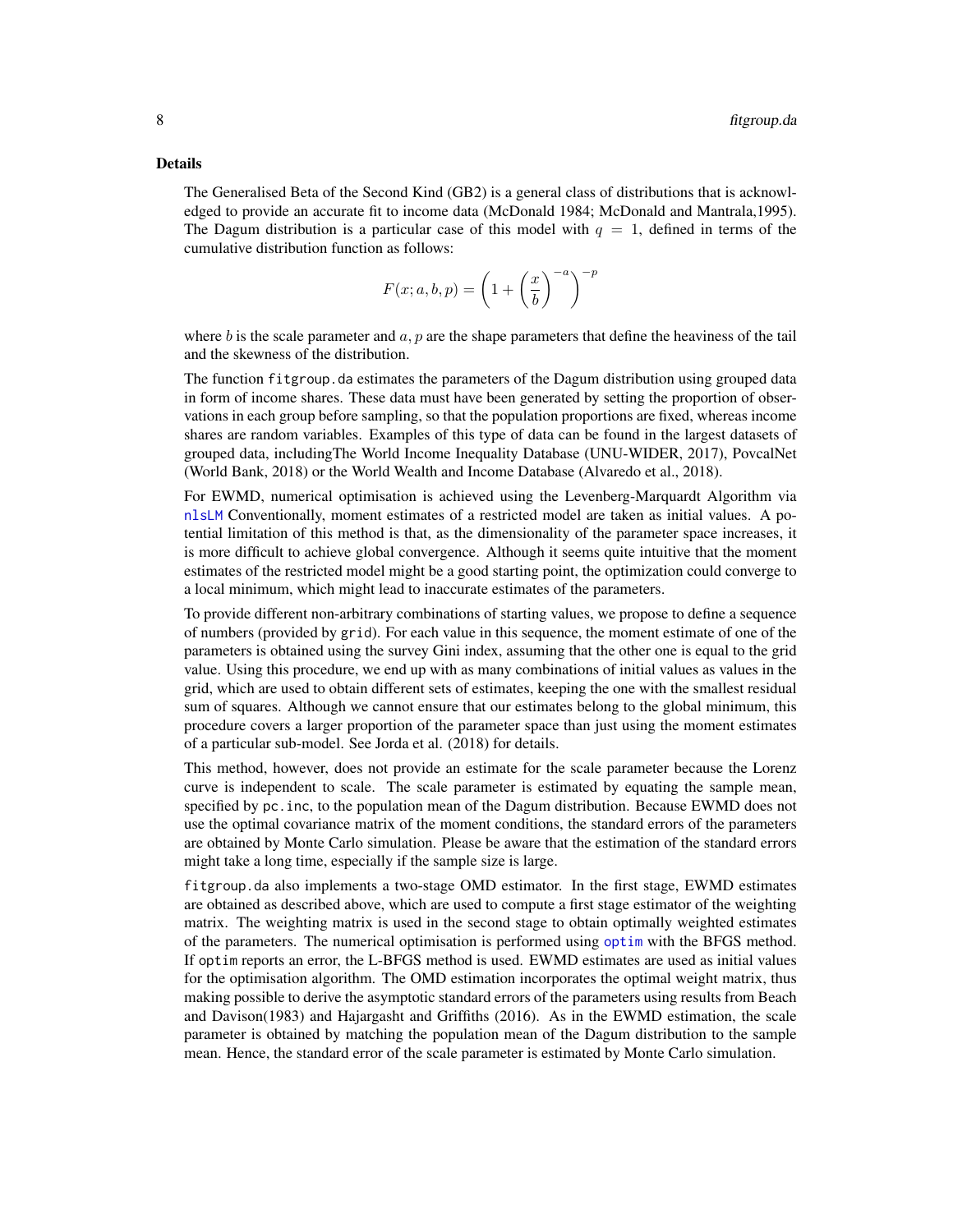#### fitgroup.da 9

The Gini index of the Dagum distribution is computed using the function simgini. da which makes use of gini.d. If this function reports NaN, the Gini index is estimated by Monte Carlo simulation of 10^6 samples of size  $N = 10^{-6}$ .

#### Value

the function fitgroup.da returns the following objects:

- ewmd.estimation Matrix containing the parameters of the Dagum distribution estimated by EWMD and, if se.ewmd = TRUE, their standard errors.
- ewmd.rss Residual sum of squares of the EWMD estimation.
- omd.estimation Matrix containing the parameters of the Dagum distribution estimated by OMD and, if se.omd = TRUE, their standard errors.
- omd.rss Weighted residual sum of squares of the OMD estimation.
- gini.estimation Vector with the survey Gini index and the estimated Gini indices using EWMD and OMD estimates whenever possible.

#### References

Alvaredo, F., A. Atkinson, T. Piketty, E. Saez, and G. Zucman. The World Wealth and Income Database.

Beach, C.M. and R. Davidson (1983): Distribution-free statistical inference with Lorenz curves and income shares, *The Review of Economic Studies*, 50, 723 - 735.

Hajargasht, G. and W.E. Griffiths (2016): Inference for Lorenz Curves, Tech. Rep., The University of Melbourne.

Jorda, V., Sarabia, J.M., & Jäntti, M. (2018). Estimation of income inequality from grouped data. arXiv preprint arXiv:1808.09831.

McDonald, J.B. (1984): Some Generalized Functions for the Size Distribution of Income, *Econometrica*, 52, 647 - 665.

McDonald, J.B. and A. Mantrala (1995): The distribution of personal income: revisited, *Journal of Applied Econometrics*, 10, 201 - 204.

UNU-WIDER (2018). World Income Inequality Database (WIID3.4).

World Bank (2018). PovcalNet Data Base. Washington, DC: World Bank. [http://iresearch.](http://iresearch.worldbank.org/PovcalNet/home.aspx) [worldbank.org/PovcalNet/home.aspx](http://iresearch.worldbank.org/PovcalNet/home.aspx).

#### Examples

fitgroup.da( $y = c(9, 13, 17, 22, 39)$ , gini.e = 0.29)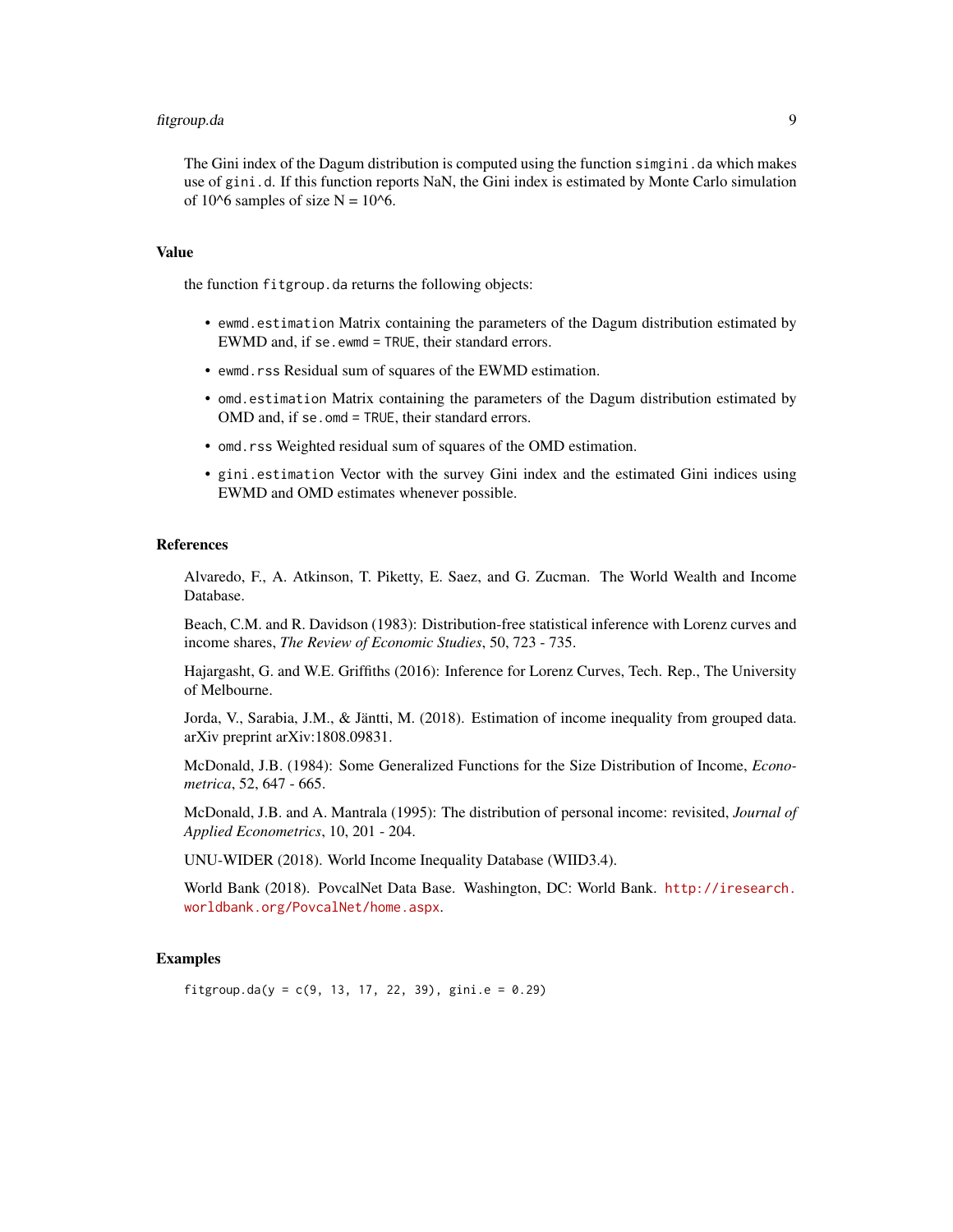<span id="page-9-1"></span><span id="page-9-0"></span>

#### Description

The function fitgroup.f implements the estimation of the Fisk distribution from group data in form of income shares using the equally weighted minimum distance (EWMD) and the optimally weighted minimum distance (OMD) estimators.

#### Usage

```
fitgroup.f(
 y,
 x = rep(1/length(y), length(y)),gini.e,
 pc.inc = NULL,
 se.omd = FALSE,
 se.ewmd = FALSE,
  se.scale = FALSE,
 N = NULL,nrep = 10^3,grid = 1:20,
 rescale = 1000,
 gini = FALSE
)
```
### Arguments

| y       | Vector of (non-cumulative) income shares expressed as decimals or percentage.<br>At least four data points are required to estimate the parameters of the income<br>distribution.                                                                                                           |
|---------|---------------------------------------------------------------------------------------------------------------------------------------------------------------------------------------------------------------------------------------------------------------------------------------------|
| x       | Vector of population shares associated with the income shares provided by y.<br>The default is a vector of equally sized population shares of the same length of<br>у.                                                                                                                      |
| gini.e  | specifies the survey Gini index expressed as a decimal.                                                                                                                                                                                                                                     |
| pc.inc  | specifies an estimate of per capita income. If not provided, the weighting matrix<br>cannot be computed, hence OMD estimates will not be reported.                                                                                                                                          |
| se.omd  | If TRUE and the argument N is not NULL, the standard errors of the shape param-<br>eters of the OMD estimates are computed using results from Beach and Davi-<br>son(1983) and Hajargasht and Griffiths (2016). See Jorda et al. (2018) for details.<br>By default, this argument is FALSE. |
| se.ewmd | If TRUE and the argument N is not NULL, the standard errors of the EWMD esti-<br>mates are obtained using Monte Carlo simulation of random samples of size N.<br>By default, this argument is FALSE.                                                                                        |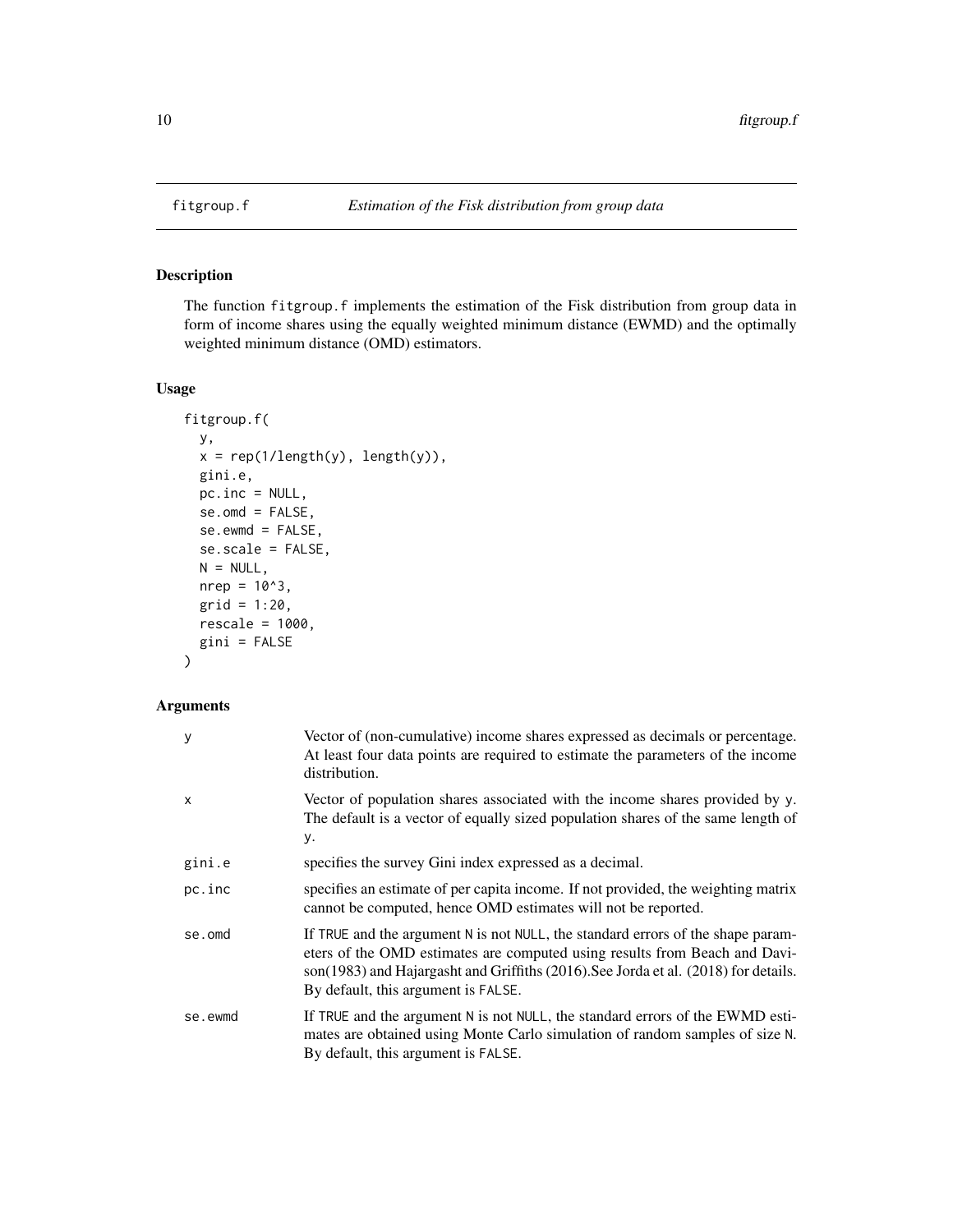<span id="page-10-0"></span>

| se.scale | If TRUE and the argument N is not NULL, the standard error of the scale param-<br>eter of the OMD estimation is obtained by Monte Carlo simulation of random<br>samples of size N. By default, this argument is FALSE.                                                                                                                                                                                                                              |
|----------|-----------------------------------------------------------------------------------------------------------------------------------------------------------------------------------------------------------------------------------------------------------------------------------------------------------------------------------------------------------------------------------------------------------------------------------------------------|
| N        | Specifies the size of the sample from which the grouped data was generated.<br>This information is required to compute the standard errors.                                                                                                                                                                                                                                                                                                         |
| nrep     | Number of samples to be drawn in the Monte Carlo simulation of the standard<br>error of the EWMD estimates and the scale parameter of the OMD estimation.                                                                                                                                                                                                                                                                                           |
| grid     | A sequence of positive real numbers to be used as initial values using the algo-<br>rithm developed by Jorda et al. (2018).                                                                                                                                                                                                                                                                                                                         |
| rescale  | Rescalation factor of per capita income. Reescalation might help to invert the<br>weight matrix when the scale is too large or too small. The argument rescale<br>should be a positive real number which, by default, is set to 1000. The magni-<br>tude of this factor is taken into account in the estimation of the scale parameter,<br>so the provided estimate and its standard error are equivalent to those obtained<br>with rescale $= 1$ . |
| gini     | if TRUE, reports an estimate of the Gini index using the EWMD estimator and, if<br>possible, the OMD estimator.                                                                                                                                                                                                                                                                                                                                     |

The Generalised Beta of the Second Kind (GB2) is a general class of distributions that is acknowledged to provide an accurate fit to income data (McDonald 1984; McDonald and Mantrala,1995). The Fisk distribution is a particular case of this model with  $p = q = 1$ , defined in terms of the cumulative distribution function as follows:

$$
F(x;a,b) = \left(1 - \left(\frac{x}{b}\right)^a\right)^{-1}
$$

where  $b$  is the scale parameter and  $a$  is the shape parameter.

The function fitgroup.f estimates the parameters of the Fisk distribution using grouped data in form of income shares. These data must have been generated by setting the proportion of observations in each group before sampling, so that the population proportions are fixed, whereas income shares are random variables. Examples of this type of data can be found in the largest datasets of grouped data, including The World Income Inequality Database (UNU-WIDER, 2017), PovcalNet (World Bank, 2018) or the World Wealth and Income Database (Alvaredo et al., 2018).

For EWMD estimators, numerical optimisation is achieved using the Levenberg-Marquardt Algorithm via [nlsLM](#page-0-0). We use the moment estimate of the  $a$  parameter, obtained by equating the sample Gini index specified by gini.e to the population Gini index, as initial value. This method, however, does not provide an estimate for the scale parameter because the Lorenz curve is independent to scale. The scale parameter is estimated by equating the sample mean, specified by pc.inc, to the population mean of the Fisk distribution. Because EWMD does not use the optimal covariance matrix of the moment conditions, the standard errors of the parameters are obtained by Monte Carlo simulation. Please be aware that the estimation of the standard errors might take a long time, especially if the sample size is large.

fitgroup.f also implements a two-stage OMD estimator. In the first stage, EWMD estimates are obtained as described above, which are used to compute a first stage estimator of the weighting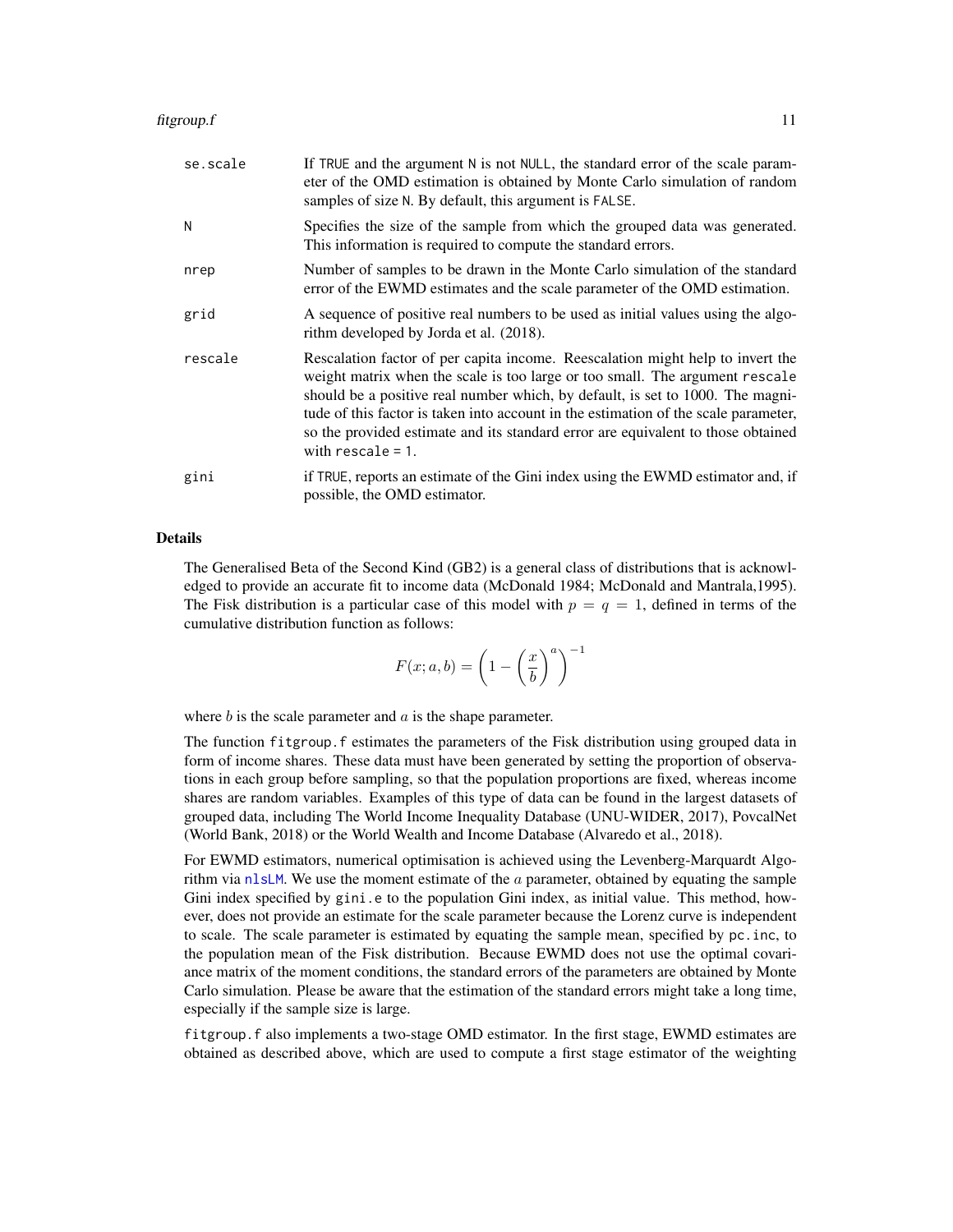matrix. The weighting matrix is used in the second stage to obtain optimally weighted estimates of the parameters. The numerical optimisation is performed using [optim](#page-0-0) with the BFGS method. If optim reports an error, the L-BFGS method is used. EWMD estimates are used as initial values for the optimisation algorithm. The OMD estimation incorporates the optimal weight matrix, thus making possible to derive the asymptotic standard errors of the parameters using results from Beach and Davison(1983) and Hajargasht and Griffiths (2016). As in the EWMD estimation, the scale parameter is obtained by matching the population mean of the Fisk distribution to the sample mean. Hence, the standard error of the scale parameter is estimated by Monte Carlo simulation.

The Gini index of the Fisk distribution is computed using the function simgini.f.If this function reports a value greater than 1, the Gini index is estimated by Monte Carlo simulation of 10^6 samples of size  $N = 10<sup>6</sup>$ .

#### Value

the function fitgroup.f returns the following objects:

- ewmd.estimation Matrix containing the parameters of the Fisk distribution estimated by EWMD and, if se.ewmd = TRUE, their standard errors.
- ewmd.rss Residual sum of squares of the EWMD estimation.
- omd.estimation Matrix containing the parameters of the Fisk distribution estimated by OMD and, if se.omd = TRUE, their standard errors.
- omd.rss Weighted residual sum of squares of the OMD estimation.
- gini.estimation Vector with the survey Gini index and the estimated Gini indices using EWMD and OMD estimates whenever possible.

#### References

Alvaredo, F., A. Atkinson, T. Piketty, E. Saez, and G. Zucman. The World Wealth and Income Database.

Beach, C.M. and R. Davidson (1983): Distribution-free statistical inference with Lorenz curves and income shares, *The Review of Economic Studies*, 50, 723 - 735.

Hajargasht, G. and W.E. Griffiths (2016): Inference for Lorenz Curves, Tech. Rep., The University of Melbourne.

Jorda, V., Sarabia, J.M., & Jäntti, M. (2018). Estimation of income inequality from grouped data. arXiv preprint arXiv:1808.09831.

McDonald, J.B. (1984): Some Generalized Functions for the Size Distribution of Income, *Econometrica*, 52, 647 - 665.

McDonald, J.B. and A. Mantrala (1995): The distribution of personal income: revisited, *Journal of Applied Econometrics*, 10, 201 - 204.

UNU-WIDER (2018). World Income Inequality Database (WIID3.4).

World Bank (2018). PovcalNet Data Base. Washington, DC: World Bank. [http://iresearch.](http://iresearch.worldbank.org/PovcalNet/home.aspx) [worldbank.org/PovcalNet/home.aspx](http://iresearch.worldbank.org/PovcalNet/home.aspx).

### Examples

fitgroup.f( $y = c(9, 13, 17, 22, 39)$ , gini.e = 0.29)

<span id="page-11-0"></span>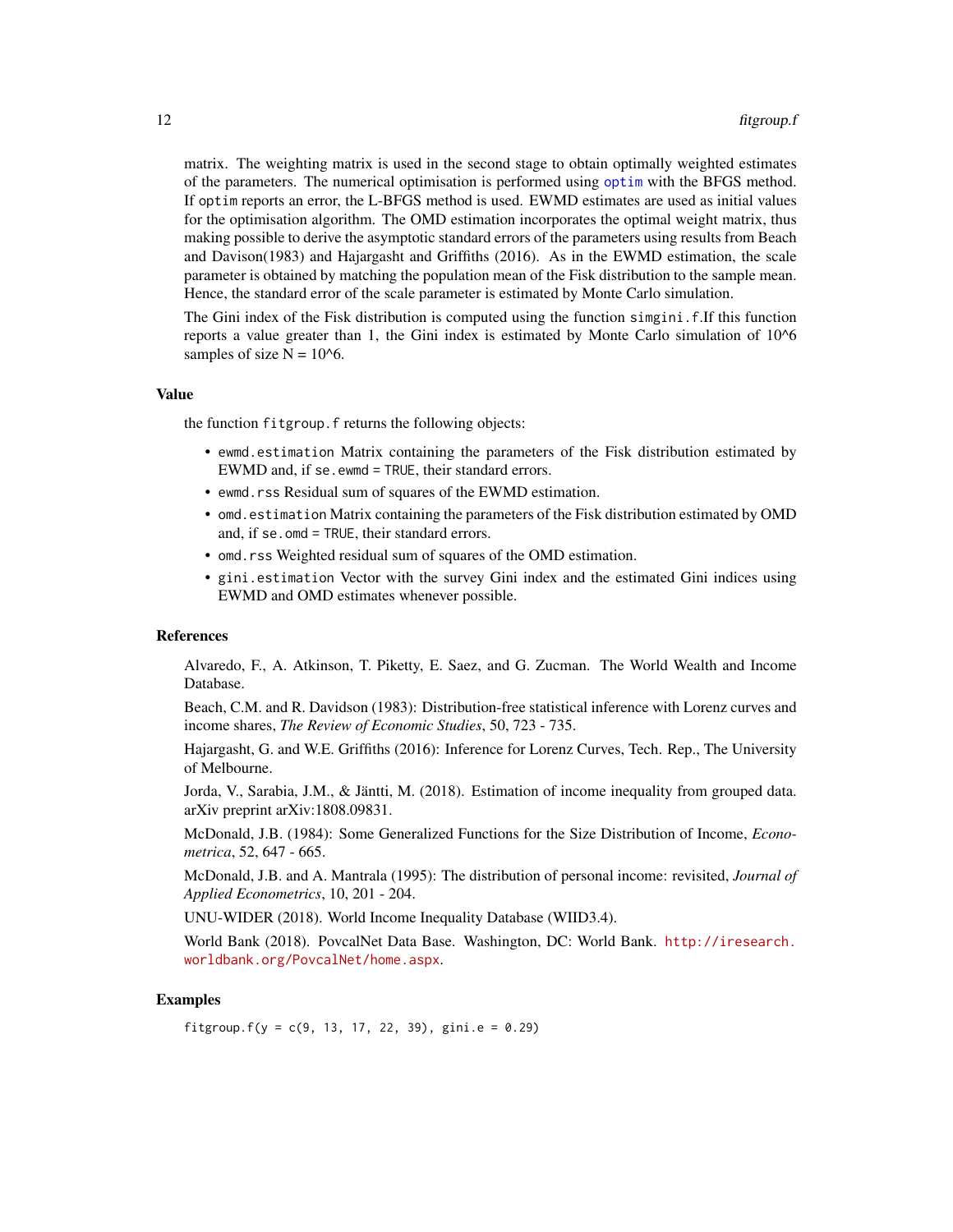<span id="page-12-1"></span><span id="page-12-0"></span>

#### Description

The function fitgroup.gb2 implements the estimation of the GB2 distribution from group data in form of income shares using the equally weighted minimum distance (EWMD) and the optimally weighted minimum distance (OMD) estimators.

#### Usage

```
fitgroup.gb2(
 y,
 x = rep(1/length(y), length(y)),gini.e,
 pc.inc = NULL,
 se.omd = FALSE,
 se.ewmd = FALSE,
  se.scale = FALSE,
 N = NULL,nrep = 10^3,grid = 1:20,
 rescale = 1000,
 gini = FALSE
)
```
### Arguments

| у       | Vector of (non-cumulative) income shares expressed as decimals or percentage.<br>At least four data points are required to estimate the parameters of the income<br>distribution.                                                                                                           |
|---------|---------------------------------------------------------------------------------------------------------------------------------------------------------------------------------------------------------------------------------------------------------------------------------------------|
| x       | Vector of population shares associated with the income shares provided by y.<br>The default is a vector of equally sized population shares of the same length of<br>у.                                                                                                                      |
| gini.e  | specifies the survey Gini index expressed as a decimal.                                                                                                                                                                                                                                     |
| pc.inc  | specifies an estimate of per capita income. If not provided, the weighting matrix<br>cannot be computed, hence OMD estimates will not be reported.                                                                                                                                          |
| se.omd  | If TRUE and the argument N is not NULL, the standard errors of the shape param-<br>eters of the OMD estimates are computed using results from Beach and Davi-<br>son(1983) and Hajargasht and Griffiths (2016). See Jorda et al. (2018) for details.<br>By default, this argument is FALSE. |
| se.ewmd | If TRUE and the argument N is not NULL, the standard errors of the EWMD esti-<br>mates are obtained using Monte Carlo simulation of random samples of size N.<br>By default, this argument is FALSE.                                                                                        |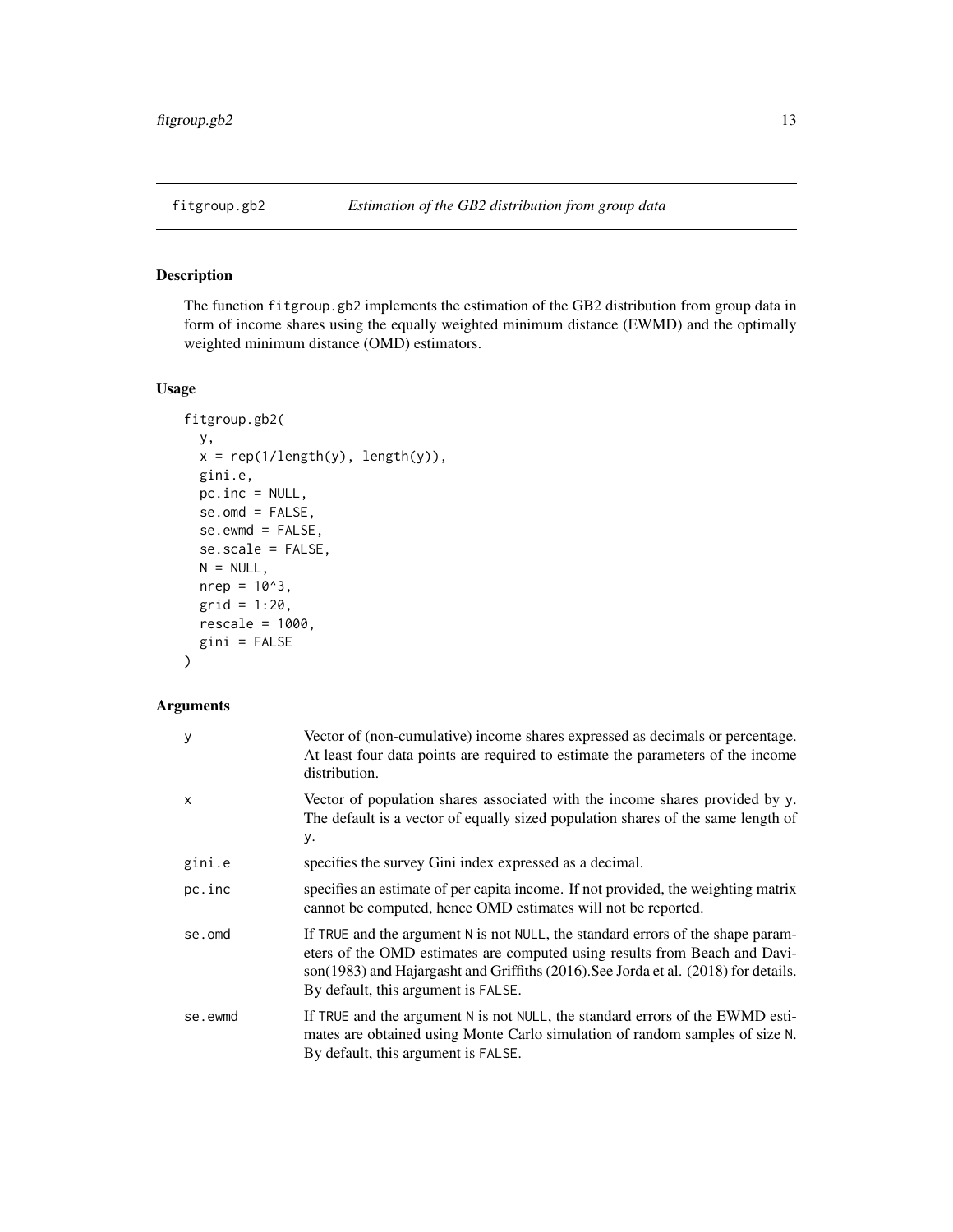<span id="page-13-0"></span>

| se.scale | If TRUE and the argument N is not NULL, the standard error of the scale param-<br>eter of the OMD estimation is obtained by Monte Carlo simulation of random<br>samples of size N. By default, this argument is FALSE.                                                                                                                                                                                                                              |
|----------|-----------------------------------------------------------------------------------------------------------------------------------------------------------------------------------------------------------------------------------------------------------------------------------------------------------------------------------------------------------------------------------------------------------------------------------------------------|
| N        | Specifies the size of the sample from which the grouped data was generated.<br>This information is required to compute the standard errors.                                                                                                                                                                                                                                                                                                         |
| nrep     | Number of samples to be drawn in the Monte Carlo simulation of the standard<br>error of the EWMD estimates and the scale parameter of the OMD estimation.                                                                                                                                                                                                                                                                                           |
| grid     | A sequence of positive real numbers to be used as initial values using the algo-<br>rithm developed by Jorda et al. (2018).                                                                                                                                                                                                                                                                                                                         |
| rescale  | Rescalation factor of per capita income. Reescalation might help to invert the<br>weight matrix when the scale is too large or too small. The argument rescale<br>should be a positive real number which, by default, is set to 1000. The magni-<br>tude of this factor is taken into account in the estimation of the scale parameter,<br>so the provided estimate and its standard error are equivalent to those obtained<br>with rescale $= 1$ . |
| gini     | if TRUE, reports an estimate of the Gini index using the EWMD estimator and, if<br>possible, the OMD estimator.                                                                                                                                                                                                                                                                                                                                     |

The Generalised Beta of the Second Kind (GB2) is a general class of distributions that is acknowledged to provide an accurate fit to income data (McDonald 1984; McDonald and Mantrala,1995). The GB2 distribution can be defined in terms of the cumulative distribution function as follows:

$$
F(x;a,b,p,q) = B(\frac{(x/b)^a}{1 + (x/b)^a}; p; q); x > 0,
$$

where b is the scale parameter and  $a, p, q$  are the shape parameters that define the heaviness of the tail and the skewness of the distribution.

The function fitgroup.gb2 estimates the parameters of the GB2 distribution using grouped data in form of income shares. These data must have been generated by setting the proportion of observations in each group before sampling, so that the population proportions are fixed, whereas income shares are random variables. Examples of this type of data can be found in the largest datasets of grouped data, including The World Income Inequality Database (UNU-WIDER, 2017), PovcalNet (World Bank, 2018) or the World Wealth and Income Database (Alvaredo et al., 2018).

For EWMD, numerical optimisation is achieved using the Levenberg-Marquardt Algorithm via [nlsLM](#page-0-0) Conventionally, moment estimates of a restricted model are taken as initial values. A potential limitation of this method is that, as the dimensionality of the parameter space increases, it is more difficult to achieve global convergence. Although it seems quite intuitive that the moment estimates of the restricted model might be a good starting point, the optimization could converge to a local minimum, which might lead to inaccurate estimates of the parameters.

To provide several non-arbitrary combinations of starting values, we propose to set one of the parameters equal to one so that, the GB2 distribution becomes one of its three particular cases: the Dagum, the Beta 2 and the Singh-Maddala distributions. Then, we define a sequence of numbers (provided by grid). For each value in this sequence, the moment estimate of one of the parameters is obtained using the survey Gini index, assuming that the other one is equal to the grid value. Using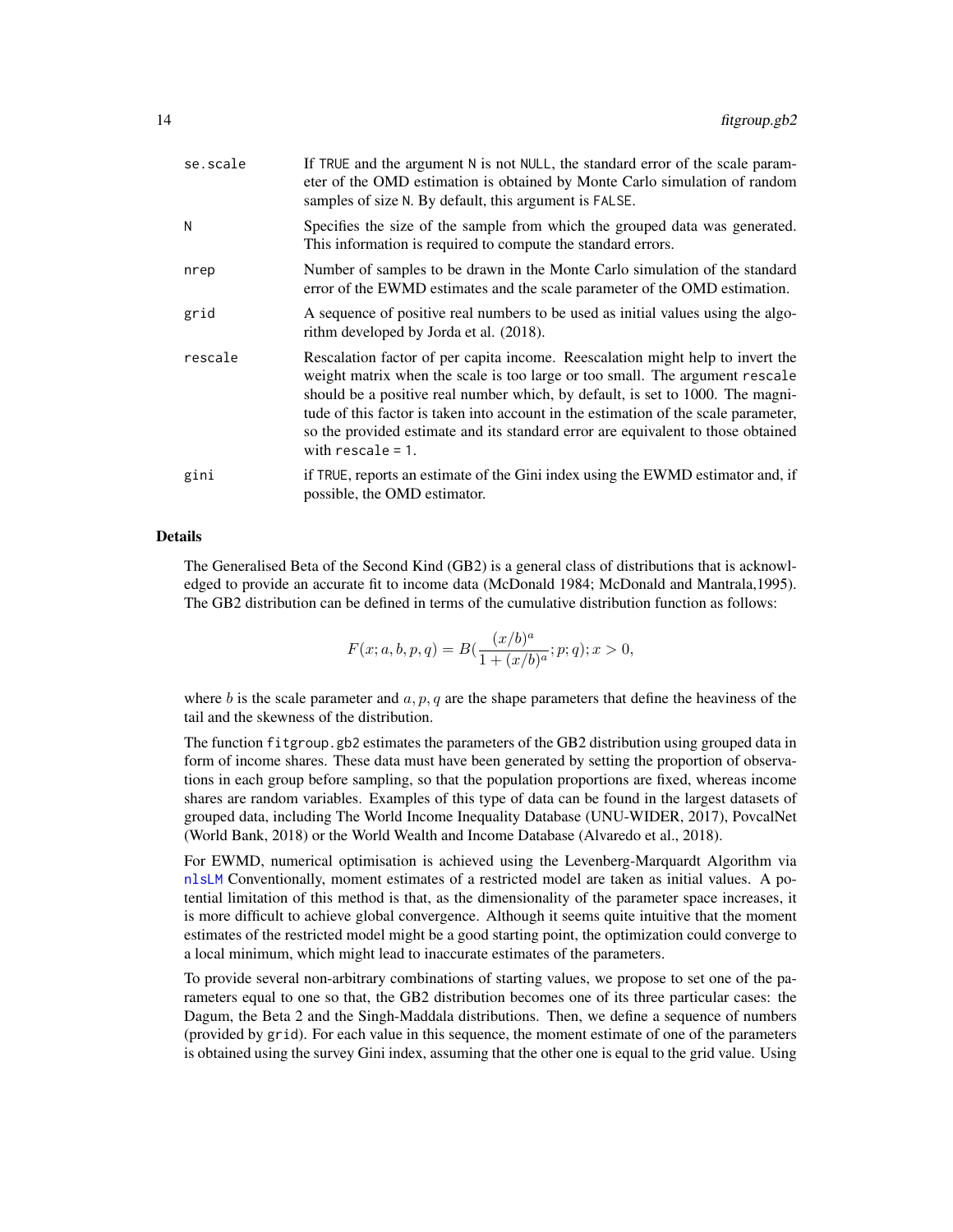#### <span id="page-14-0"></span>fitgroup.gb2 15

this procedure, we end up with three times as many combinations of initial values as values in the grid, which are used to obtain different sets of estimates, keeping the estimation with the smallest residual sum of squares. Although we cannot ensure that our estimates belong to the global minimum, this procedure covers a larger proportion of the parameter space than just using the moment estimates of a particular sub-model. See Jorda et al. (2018) for details.

This method, however, does not provide an estimate for the scale parameter because the Lorenz curve is independent to scale. The scale parameter is estimated by equating the sample mean, specified by pc.inc, to the population mean of the GB2 distribution. Because EWMD does not use the optimal covariance matrix of the moment conditions, the standard errors of the parameters are obtained by Monte Carlo simulation. Please be aware that the estimation of the standard errors might take a long time, especially if the sample size is large.

fitgroup.gb2 also implements a two-stage OMD estimator. In the first stage, EWMD estimates are obtained as described above, which are used to compute a first stage estimator of the weighting matrix. The weighting matrix is used in the second stage to obtain optimally weighted estimates of the parameters. The numerical optimisation is performed using [optim](#page-0-0) with the BFGS method. If optim reports an error, the L-BFGS method is used. EWMD estimates are used as initial values for the optimisation algorithm. The OMD estimation incorporates the optimal weight matrix, thus making possible to derive the asymptotic standard errors of the parameters using results from Beach and Davison(1983) and Hajargasht and Griffiths (2016). As in the EWMD estimation, the scale parameter is obtained by matching the population mean of the GB2 distribution to the sample mean. Hence, the standard error of the scale parameter is estimated by Monte Carlo simulation.

The Gini index of the GB2 distribution is computed using the function [gini.gb2](#page-0-0). If this function reports NA or 1, the Gini index is estimated by Monte Carlo simulation of 10^6 samples of size N  $= 10^{6}$ .

#### Value

the function fitgroup.gb2 returns the following objects:

- ewmd.estimation Matrix containing the parameters of the GB2 distribution estimated by EWMD and, if se.ewmd = TRUE, their standard errors.
- ewmd.rss Residual sum of squares of the EWMD estimation.
- omd.estimation Matrix containing the parameters of the GB2 distribution estimated by OMD and, if se.omd = TRUE, their standard errors.
- omd.rss Weighted residual sum of squares of the OMD estimation.
- gini.estimation Vector with the survey Gini index and the estimated Gini indices using EWMD and OMD estimates whenever possible.

#### References

Alvaredo, F., A. Atkinson, T. Piketty, E. Saez, and G. Zucman. The World Wealth and Income Database.

Beach, C.M. and R. Davidson (1983): Distribution-free statistical inference with Lorenz curves and income shares, *The Review of Economic Studies*, 50, 723 - 735.

Hajargasht, G. and W.E. Griffiths (2016): Inference for Lorenz Curves, Tech. Rep., The University of Melbourne.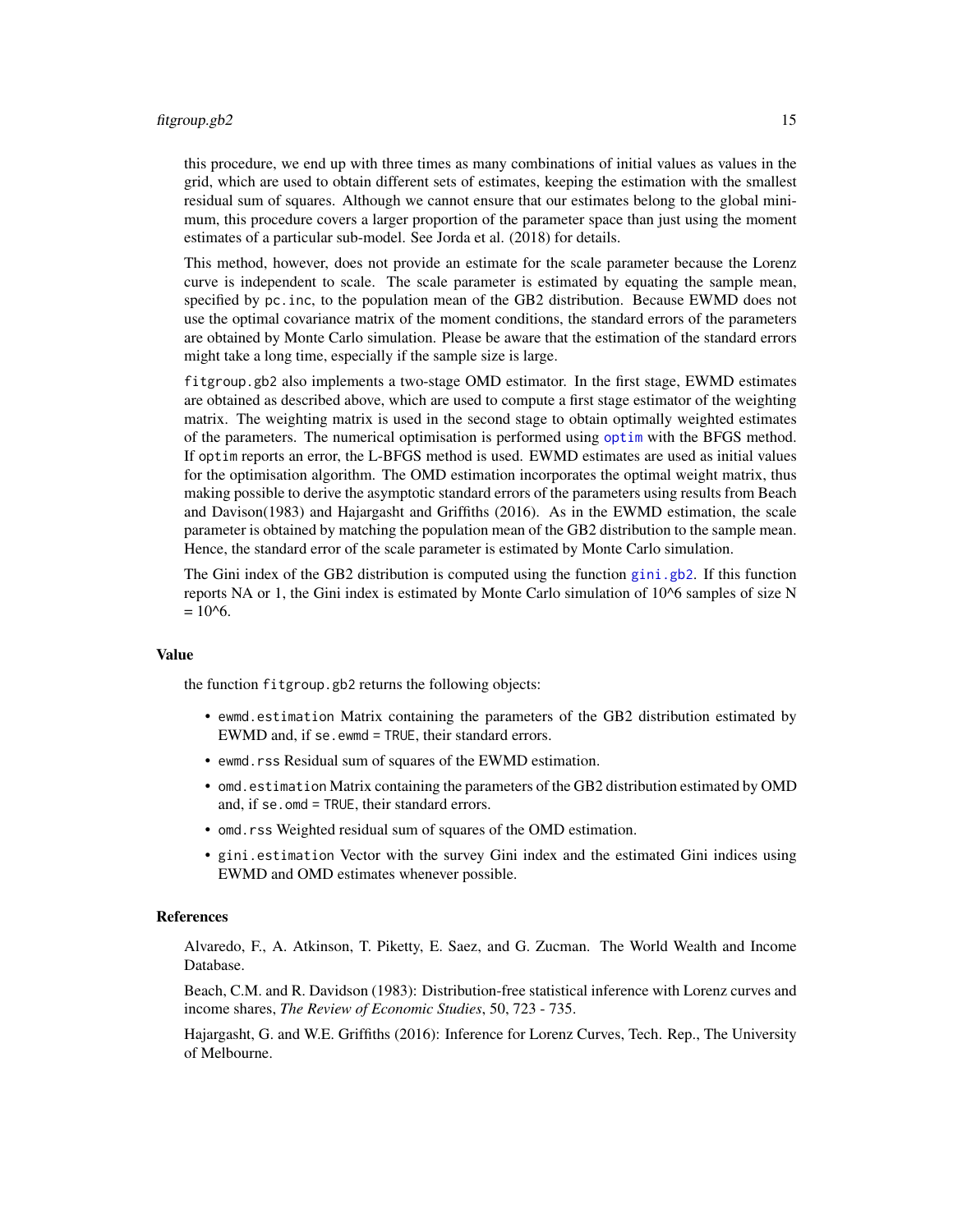Jorda, V., Sarabia, J.M., & Jäntti, M. (2018). Estimation of income inequality from grouped data. arXiv preprint arXiv:1808.09831.

McDonald, J.B. (1984): Some Generalized Functions for the Size Distribution of Income, *Econometrica*, 52, 647 - 665.

McDonald, J.B. and A. Mantrala (1995): The distribution of personal income: revisited, *Journal of Applied Econometrics*, 10, 201 - 204.

UNU-WIDER (2018). World Income Inequality Database (WIID3.4).

World Bank (2018). PovcalNet Data Base. Washington, DC: World Bank. [http://iresearch.](http://iresearch.worldbank.org/PovcalNet/home.aspx) [worldbank.org/PovcalNet/home.aspx](http://iresearch.worldbank.org/PovcalNet/home.aspx).

### Examples

```
fitgroup.gb2(y = c(9, 13, 17, 22, 39), gini.e = 0.29)
```
<span id="page-15-1"></span>fitgroup.ln *Estimation of the Lognormal distribution from group data*

#### Description

The function fitgroup.ln implements the estimation of the Lognormal distribution from group data in form of income shares using the equally weighted minimum distance (EWMD) and the optimally weighted minimum distance (OMD) estimators.

#### Usage

```
fitgroup.ln(
 y,
  x = rep(1/length(y), length(y)),gini.e,
 pc.inc = NULL,
  se.omd = FALSE,se.ewmd = FALSE,
  se.scale = FALSE,
 N = NULL,nrep = 10^3,
  grid = 1:20,
  rescale = 1000,
  gini = FALSE
)
```
#### Arguments

y Vector of (non-cumulative) income shares expressed as decimals or percentage. At least four data points are required to estimate the parameters of the income distribution.

<span id="page-15-0"></span>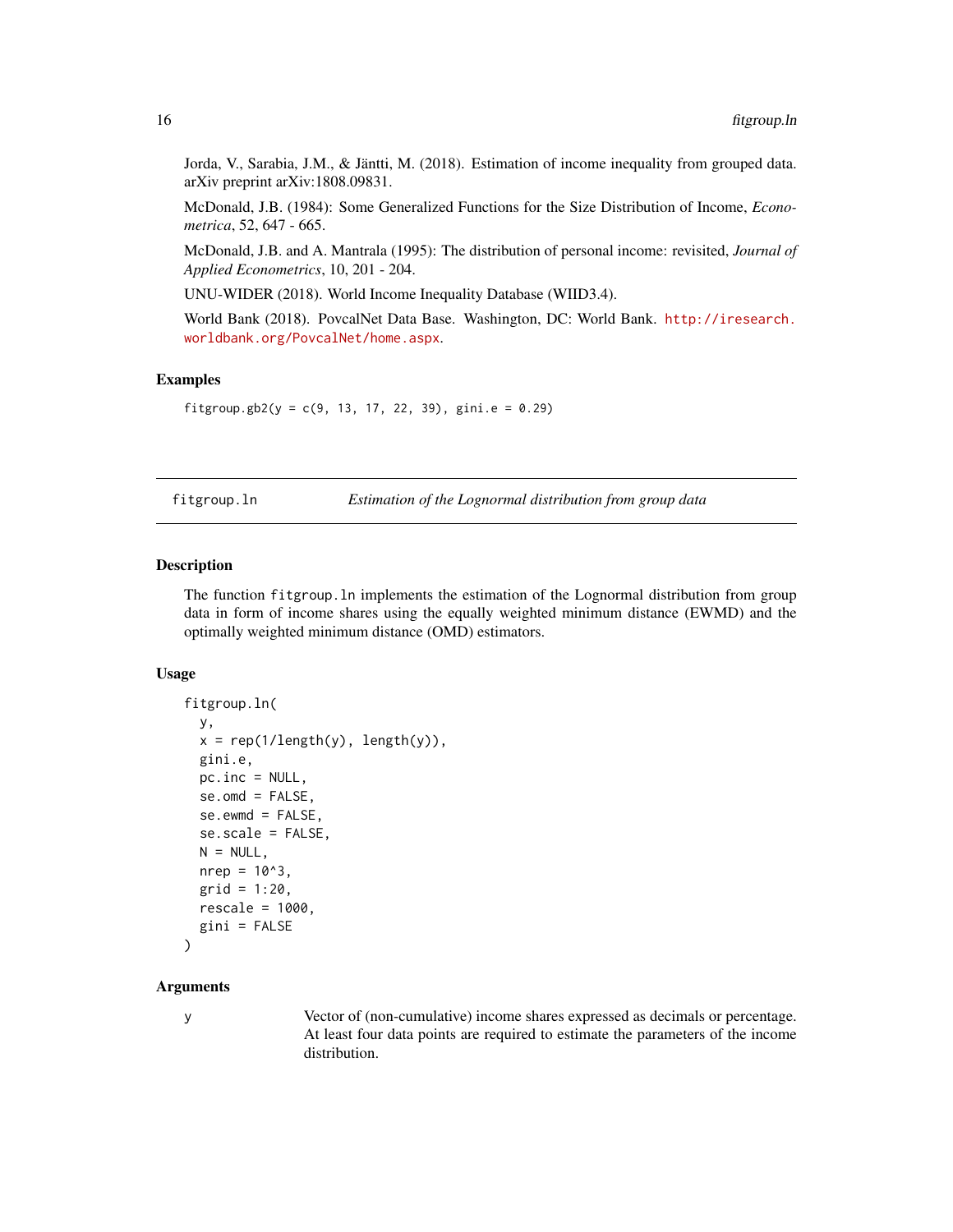fitgroup.ln 17

| x        | Vector of population shares associated with the income shares provided by y.<br>The default is a vector of equally sized population shares of the same length of<br>у.                                                                                                                                                                                                                                                                              |
|----------|-----------------------------------------------------------------------------------------------------------------------------------------------------------------------------------------------------------------------------------------------------------------------------------------------------------------------------------------------------------------------------------------------------------------------------------------------------|
| gini.e   | specifies the survey Gini index expressed as a decimal.                                                                                                                                                                                                                                                                                                                                                                                             |
| pc.inc   | specifies an estimate of per capita income. If not provided, the weighting matrix<br>cannot be computed, hence OMD estimates will not be reported.                                                                                                                                                                                                                                                                                                  |
| se.omd   | If TRUE and the argument N is not NULL, the standard errors of the shape param-<br>eters of the OMD estimates are computed using results from Beach and Davi-<br>son(1983) and Hajargasht and Griffiths (2016). See Jorda et al. (2018) for details.<br>By default, this argument is FALSE.                                                                                                                                                         |
| se.ewmd  | If TRUE and the argument N is not NULL, the standard errors of the EWMD esti-<br>mates are obtained using Monte Carlo simulation of random samples of size N.<br>By default, this argument is FALSE.                                                                                                                                                                                                                                                |
| se.scale | If TRUE and the argument N is not NULL, the standard error of the scale param-<br>eter of the OMD estimation is obtained by Monte Carlo simulation of random<br>samples of size N. By default, this argument is FALSE.                                                                                                                                                                                                                              |
| N        | Specifies the size of the sample from which the grouped data was generated.<br>This information is required to compute the standard errors.                                                                                                                                                                                                                                                                                                         |
| nrep     | Number of samples to be drawn in the Monte Carlo simulation of the standard<br>error of the EWMD estimates and the scale parameter of the OMD estimation.                                                                                                                                                                                                                                                                                           |
| grid     | A sequence of positive real numbers to be used as initial values using the algo-<br>rithm developed by Jorda et al. (2018).                                                                                                                                                                                                                                                                                                                         |
| rescale  | Rescalation factor of per capita income. Reescalation might help to invert the<br>weight matrix when the scale is too large or too small. The argument rescale<br>should be a positive real number which, by default, is set to 1000. The magni-<br>tude of this factor is taken into account in the estimation of the scale parameter,<br>so the provided estimate and its standard error are equivalent to those obtained<br>with $rescale = 1$ . |
| gini     | if TRUE, reports an estimate of the Gini index using the EWMD estimator and, if<br>possible, the OMD estimator.                                                                                                                                                                                                                                                                                                                                     |

#### Details

The Generalised Beta of the Second Kind (GB2) is a general class of distributions that is acknowledged to provide an accurate fit to income data (McDonald 1984; McDonald and Mantrala,1995). The Lognormal distribution is a limit case of this model, defined in terms of the cumulative distribution function as follows:

$$
F(x; \mu, \sigma) = \Phi\left(\frac{\log(x) - \mu}{\sigma}\right)
$$

where  $\mu$  is the scale parameter and  $\sigma$  is the shape parameter.

The function fitgroup.ln estimates the parameters of the Lognormal distribution using grouped data in form of income shares. These data must have been generated by setting the proportion of observations in each group before sampling, so that the population proportions are fixed, whereas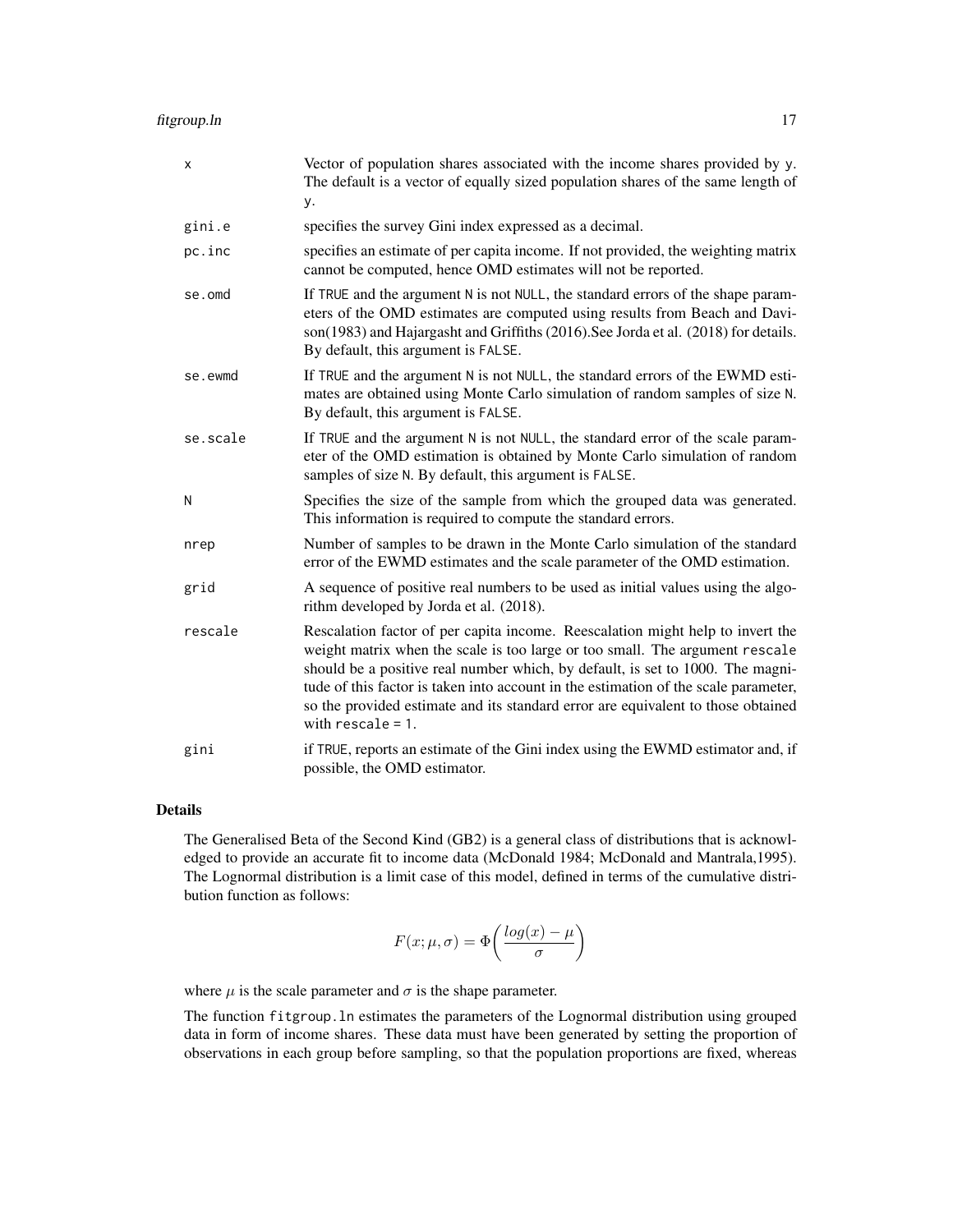<span id="page-17-0"></span>income shares are random variables. Examples of this type of data can be found in the largest datasets of grouped data, including The World Income Inequality Database (UNU-WIDER, 2017), PovcalNet (World Bank, 2018) or the World Wealth and Income Database (Alvaredo et al., 2018).

For EWMD, numerical optimisation is achieved using the Levenberg-Marquardt Algorithm via [nlsLM](#page-0-0). We use the moment estimate of the  $a$  parameter, obtained by equating the sample Gini index specified by gini.e to the population Gini index, as initial value. This method, however, does not provide an estimate for the scale parameter because the Lorenz curve is independent to scale. The scale parameter is estimated by equating the sample mean, specified by pc.inc, to the population mean of the Lognormal distribution. Because EWMD does not use the optimal covariance matrix of the moment conditions, the standard errors of the parameters are obtained by Monte Carlo simulation. Please be aware that the estimation of the standard errors might take a long time, especially if the sample size is large.

fitgroup.ln also implements a two-stage OMD estimator. In the first stage, EWMD estimates are obtained as described above, which are used to compute a first stage estimator of the weighting matrix. The weighting matrix is used in the second stage to obtain optimally weighted estimates of the parameters. The numerical optimisation is performed using [optim](#page-0-0) with the BFGS method. If optim reports an error, the L-BFGS method is used. EWMD estimates are used as initial values for the optimisation algorithm. The OMD estimation incorporates the optimal weight matrix, thus making possible to derive the asymptotic standard errors of the parameters using results from Beach and Davison(1983) and Hajargasht and Griffiths (2016). As in the EWMD estimation, the scale parameter is obtained by matching the population mean of the Lognormal distribution to the sample mean. Hence, the standard error of the scale parameter is estimated by Monte Carlo simulation.

The Gini index of the Lognormal distribution is computed using the function gini.ln. gini.ln.

#### Value

the function fitgroup.ln returns the following objects:

- ewmd.estimation Matrix containing the parameters of the Lognormal distribution estimated by EWMD and, if se.ewmd = TRUE, their standard errors.
- ewmd.rss Residual sum of squares of the EWMD estimation.
- omd.estimation Matrix containing the parameters of the Lognormal distribution estimated by OMD and, if se.omd = TRUE, their standard errors.
- omd.rss Weighted residual sum of squares of the OMD estimation.
- gini.estimation Vector with the survey Gini index and the estimated Gini indices using EWMD and OMD estimates whenever possible.

#### References

Alvaredo, F., A. Atkinson, T. Piketty, E. Saez, and G. Zucman. The World Wealth and Income Database.

Beach, C.M. and R. Davidson (1983): Distribution-free statistical inference with Lorenz curves and income shares, *The Review of Economic Studies*, 50, 723 - 735.

Hajargasht, G. and W.E. Griffiths (2016): Inference for Lorenz Curves, Tech. Rep., The University of Melbourne.

Jorda, V., Sarabia, J.M., & Jäntti, M. (2018). Estimation of income inequality from grouped data. arXiv preprint arXiv:1808.09831.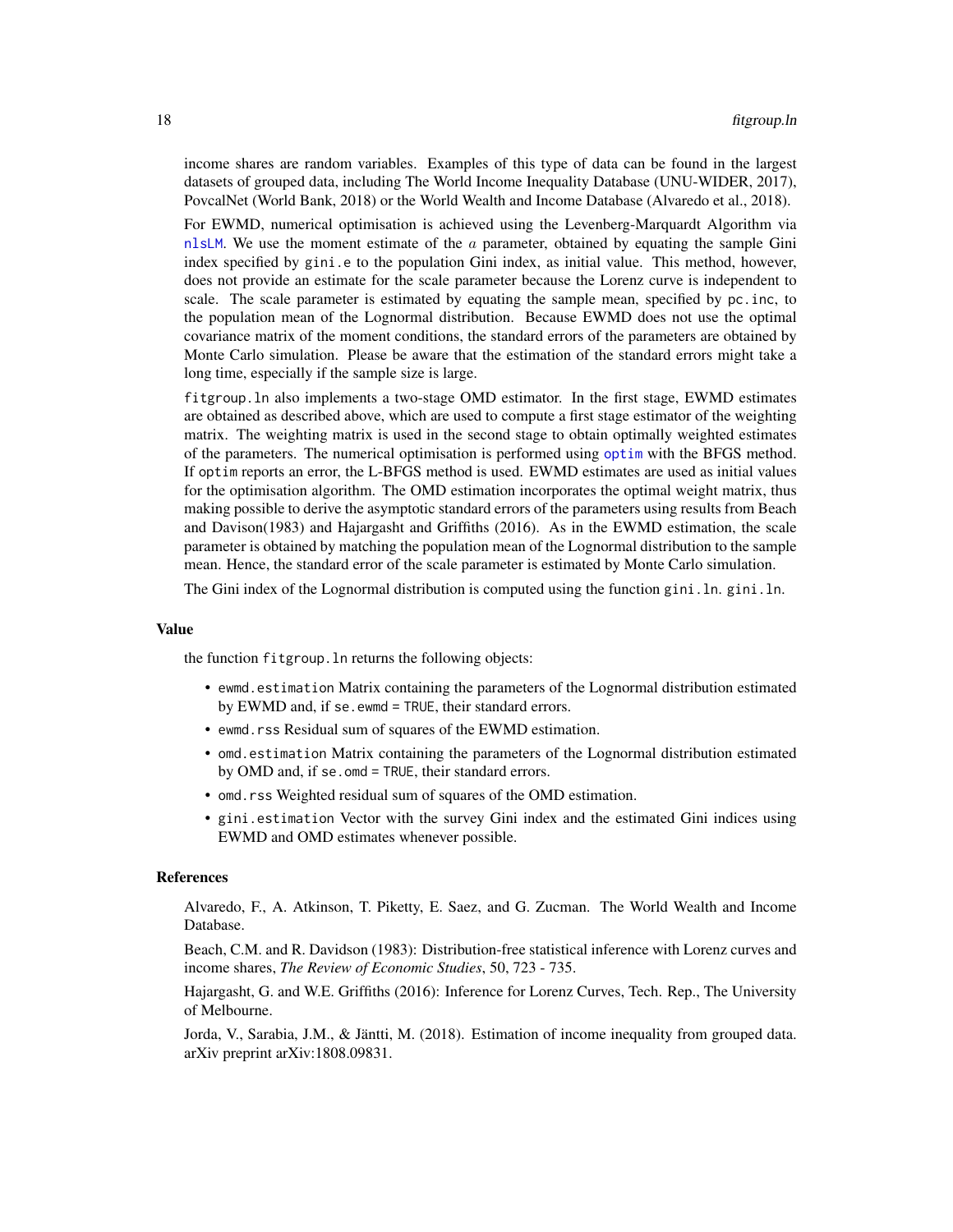#### <span id="page-18-0"></span>fitgroup.sm 19

McDonald, J.B. (1984): Some Generalized Functions for the Size Distribution of Income, *Econometrica*, 52, 647 - 665.

McDonald, J.B. and A. Mantrala (1995): The distribution of personal income: revisited, *Journal of Applied Econometrics*, 10, 201 - 204.

UNU-WIDER (2018). World Income Inequality Database (WIID3.4).

World Bank (2018). PovcalNet Data Base. Washington, DC: World Bank. [http://iresearch.](http://iresearch.worldbank.org/PovcalNet/home.aspx) [worldbank.org/PovcalNet/home.aspx](http://iresearch.worldbank.org/PovcalNet/home.aspx).

#### Examples

fitgroup.  $ln(y = c(9, 13, 17, 22, 39)$ , gini.e = 0.29)

<span id="page-18-1"></span>fitgroup.sm *Estimation of the Singh-Maddala distribution from group data*

#### Description

The function fitgroup.sm implements the estimation of the Singh-Maddala distribution from group data in form of income shares using the equally weighted minimum distance (EWMD) and the optimally weighted minimum distance (OMD) estimators.

#### Usage

```
fitgroup.sm(
  y,
  x = rep(1/length(y), length(y)),gini.e,
 pc.inc = NULL,se.omd = FALSE,
  se.ewmd = FALSE,
  se.scale = FALSE,
 N = NULL,
 nrep = 10^3,
  grid = 1:20,
 rescale = 1000,gini = FALSE
)
```
#### Arguments

| У | Vector of (non-cumulative) income shares expressed as decimals or percentage.<br>At least four data points are required to estimate the parameters of the income<br>distribution. |
|---|-----------------------------------------------------------------------------------------------------------------------------------------------------------------------------------|
| X | Vector of population shares associated with the income shares provided by $y$ .<br>The default is a vector of equally sized population shares of the same length of<br>ν.         |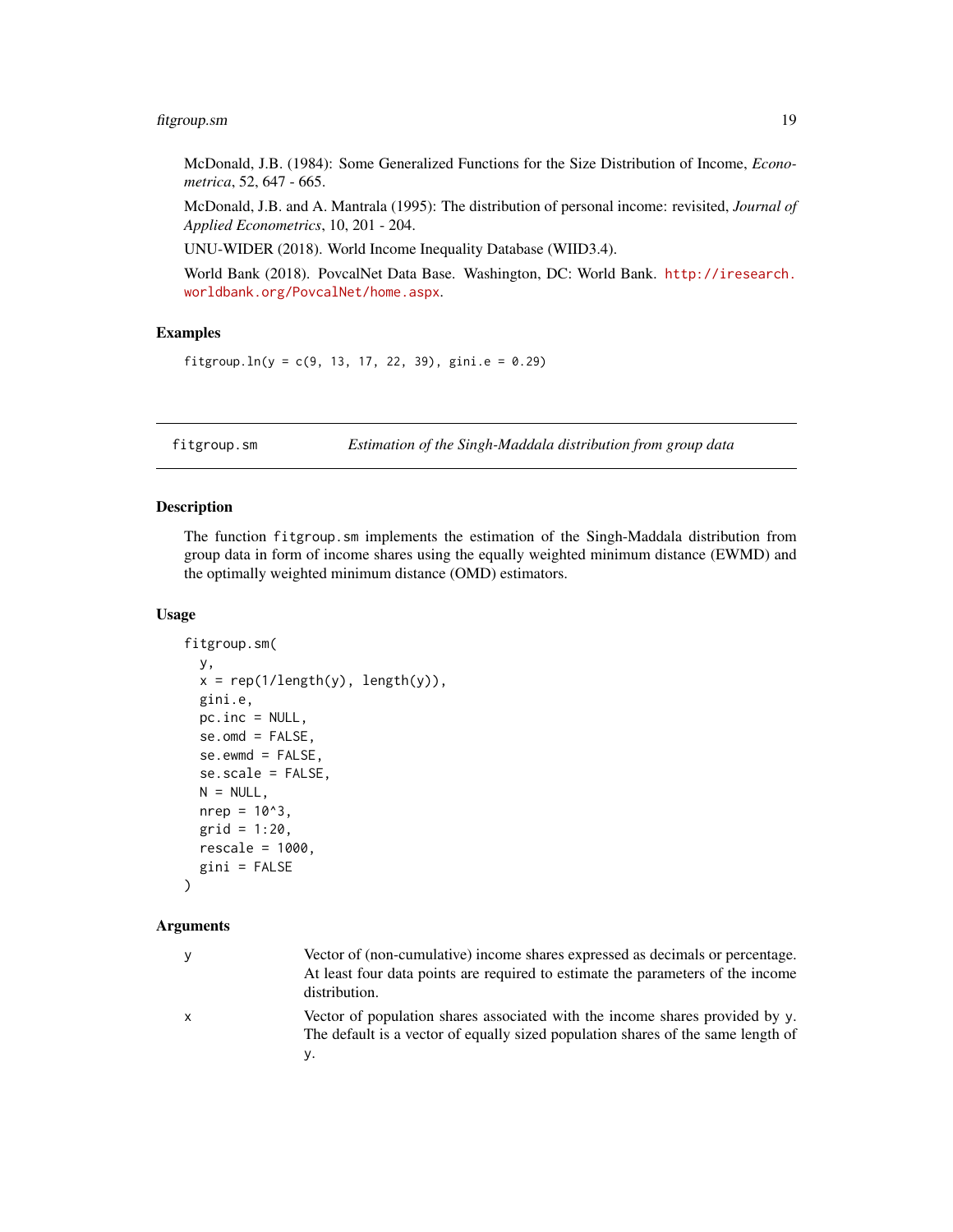| gini.e   | specifies the survey Gini index expressed as a decimal.                                                                                                                                                                                                                                                                                                                                                                                             |
|----------|-----------------------------------------------------------------------------------------------------------------------------------------------------------------------------------------------------------------------------------------------------------------------------------------------------------------------------------------------------------------------------------------------------------------------------------------------------|
| pc.inc   | specifies an estimate of per capita income. If not provided, the weighting matrix<br>cannot be computed, hence OMD estimates will not be reported.                                                                                                                                                                                                                                                                                                  |
| se.omd   | If TRUE and the argument N is not NULL, the standard errors of the shape param-<br>eters of the OMD estimates are computed using results from Beach and Davi-<br>son(1983) and Hajargasht and Griffiths (2016). See Jorda et al. (2018) for details.<br>By default, this argument is FALSE.                                                                                                                                                         |
| se.ewmd  | If TRUE and the argument N is not NULL, the standard errors of the EWMD esti-<br>mates are obtained using Monte Carlo simulation of random samples of size N.<br>By default, this argument is FALSE.                                                                                                                                                                                                                                                |
| se.scale | If TRUE and the argument N is not NULL, the standard error of the scale param-<br>eter of the OMD estimation is obtained by Monte Carlo simulation of random<br>samples of size N. By default, this argument is FALSE.                                                                                                                                                                                                                              |
| N        | Specifies the size of the sample from which the grouped data was generated.<br>This information is required to compute the standard errors.                                                                                                                                                                                                                                                                                                         |
| nrep     | Number of samples to be drawn in the Monte Carlo simulation of the standard<br>error of the EWMD estimates and the scale parameter of the OMD estimation.                                                                                                                                                                                                                                                                                           |
| grid     | A sequence of positive real numbers to be used as initial values using the algo-<br>rithm developed by Jorda et al. (2018).                                                                                                                                                                                                                                                                                                                         |
| rescale  | Rescalation factor of per capita income. Reescalation might help to invert the<br>weight matrix when the scale is too large or too small. The argument rescale<br>should be a positive real number which, by default, is set to 1000. The magni-<br>tude of this factor is taken into account in the estimation of the scale parameter,<br>so the provided estimate and its standard error are equivalent to those obtained<br>with $rescale = 1$ . |
| gini     | if TRUE, reports an estimate of the Gini index using the EWMD estimator and, if<br>possible, the OMD estimator.                                                                                                                                                                                                                                                                                                                                     |

The Generalised Beta of the Second Kind (GB2) is a general class of distributions that is acknowledged to provide an accurate fit to income data (McDonald 1984; McDonald and Mantrala,1995). The Singh-Maddala distribution is a particular case of this model with  $p = 1$ , defined in terms of the cumulative distribution function as follows:

$$
F(x;a,b,q) = \left(1 - \left(\frac{x}{b}\right)^a\right)^{-q}
$$

where b is the scale parameter and  $a, q$  are the shape parameters that define the heaviness of the tail and the skewness of the distribution.

The function fitgroup. sm estimates the parameters of the Singh-Maddala distribution using grouped data in form of income shares. These data must have been generated by setting the proportion of observations in each group before sampling, so that the population proportions are fixed, whereas income shares are random variables. Examples of this type of data can be found in the largest datasets of grouped data, including The World Income Inequality Database (UNU-WIDER, 2017), PovcalNet (World Bank, 2018) or the World Wealth and Income Database (Alvaredo et al., 2018).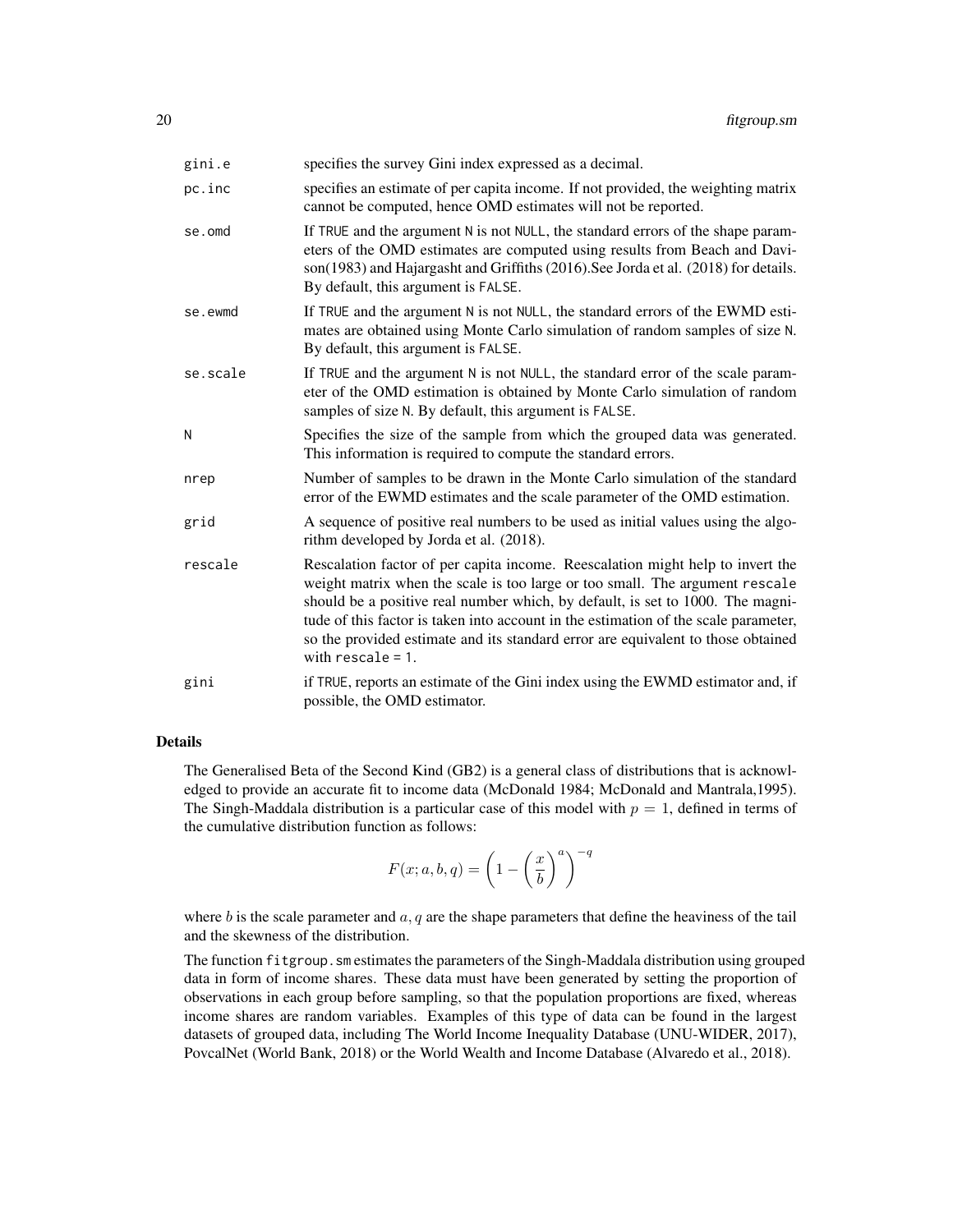#### <span id="page-20-0"></span>fitgroup.sm 21

For EWMD, numerical optimisation is achieved using the Levenberg-Marquardt Algorithm via [nlsLM](#page-0-0) Conventionally, moment estimates of a restricted model are taken as initial values. A potential limitation of this method is that, as the dimensionality of the parameter space increases, it is more difficult to achieve global convergence. Although it seems quite intuitive that the moment estimates of the restricted model might be a good starting point, the optimization could converge to a local minimum, which might lead to inaccurate estimates of the parameters.

To provide different non-arbitrary combinations of starting values, we propose to define a sequence of numbers (provided by grid). For each value in this sequence, the moment estimate of one of the parameters is obtained using the survey Gini index, assuming that the other one is equal to the grid value. Using this procedure, we end up with as many combinations of initial values as values in the grid, which are used to obtain different sets of estimates, keeping the one with the smallest residual sum of squares. Although we cannot ensure that our estimates belong to the global minimum, this procedure covers a larger proportion of the parameter space than just using the moment estimates of a particular sub-model. See Jorda et al. (2018) for details.

This method, however, does not provide an estimate for the scale parameter because the Lorenz curve is independent to scale. The scale parameter is estimated by equating the sample mean, specified by pc.inc, to the population mean of the Singh-Maddala distribution. Because EWMD does not use the optimal covariance matrix of the moment conditions, the standard errors of the parameters are obtained by Monte Carlo simulation. Please be aware that the estimation of the standard errors might take a long time, especially if the sample size is large.

fitgroup.sm also implements a two-stage OMD estimator. In the first stage, EWMD estimates are obtained as described above, which are used to compute a first stage estimator of the weighting matrix. The weighting matrix is used in the second stage to obtain optimally weighted estimates of the parameters. The numerical optimisation is performed using [optim](#page-0-0) with the BFGS method. If optim reports an error, the L-BFGS method is used. EWMD estimates are used as initial values for the optimisation algorithm. The OMD estimation incorporates the optimal weight matrix, thus making possible to derive the asymptotic standard errors of the parameters using results from Beach and Davison(1983) and Hajargasht and Griffiths (2016). As in the EWMD estimation, the scale parameter is obtained by matching the population mean of the Singh-Maddala distribution to the sample mean. Hence, the standard error of the scale parameter is estimated by Monte Carlo simulation.

The Gini index of the Singh-Maddala distribution is computed using the function simgini.sm which makes use of gini.sm. If this function reports NaN, the Gini index is estimated by Monte Carlo simulation of 10^6 samples of size  $N = 10^6$ .

#### Value

the function fitgroup.sm returns the following objects:

- ewmd.estimation Matrix containing the parameters of the Singh-Maddala distribution estimated by EWMD and, if se. ewmd = TRUE, their standard errors.
- ewmd.rss Residual sum of squares of the EWMD estimation.
- omd.estimation Matrix containing the parameters of the Singh-Maddala distribution estimated by OMD and, if se.omd = TRUE, their standard errors.
- omd.rss Weighted residual sum of squares of the OMD estimation.
- gini.estimation Vector with the survey Gini index and the estimated Gini indices using EWMD and OMD estimates whenever possible.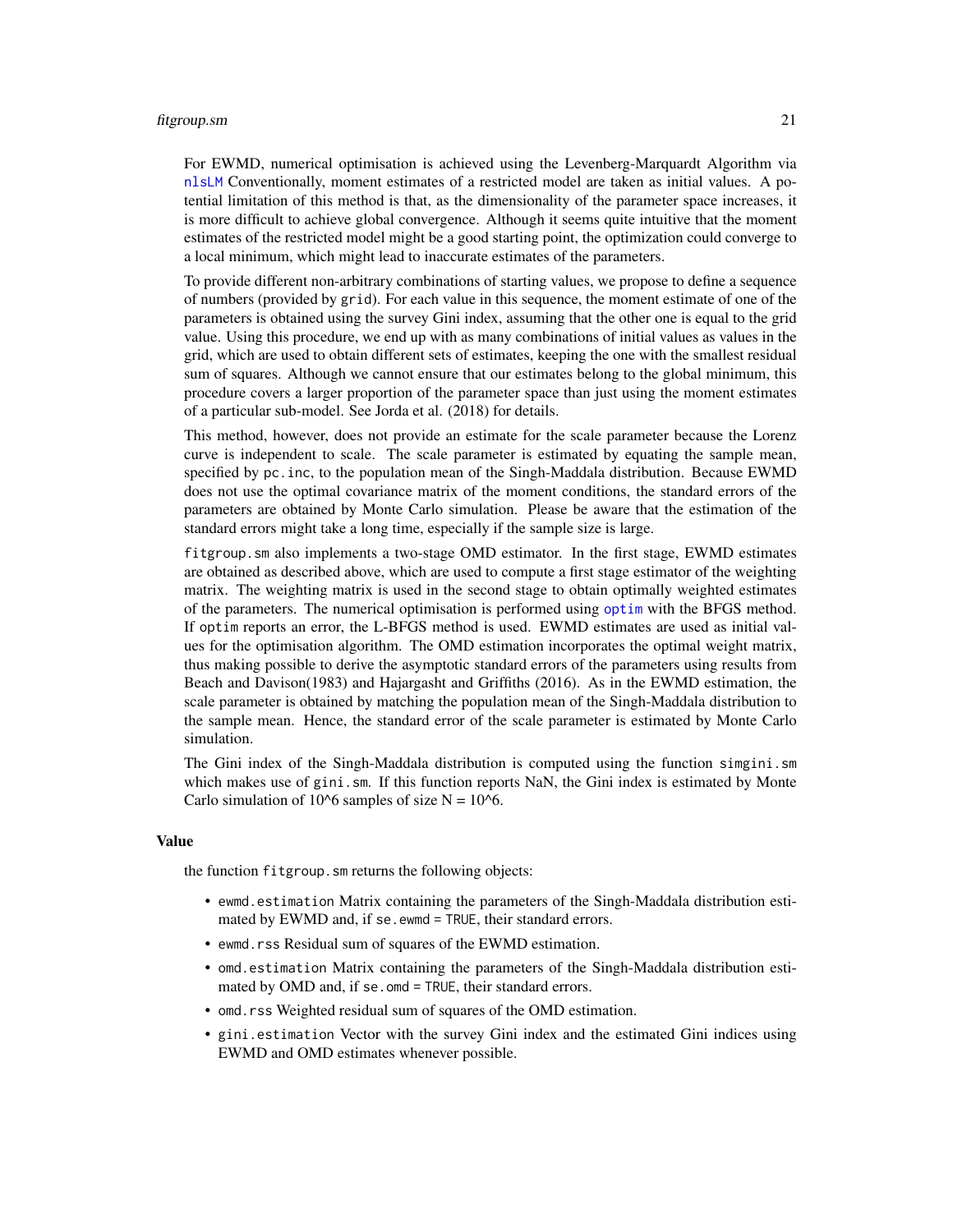#### References

Alvaredo, F., A. Atkinson, T. Piketty, E. Saez, and G. Zucman. The World Wealth and Income Database.

Beach, C.M. and R. Davidson (1983): Distribution-free statistical inference with Lorenz curves and income shares, *The Review of Economic Studies*, 50, 723 - 735.

Hajargasht, G. and W.E. Griffiths (2016): Inference for Lorenz Curves, Tech. Rep., The University of Melbourne.

Jorda, V., Sarabia, J.M., & Jäntti, M. (2018). Estimation of income inequality from grouped data. arXiv preprint arXiv:1808.09831.

McDonald, J.B. (1984): Some Generalized Functions for the Size Distribution of Income, *Econometrica*, 52, 647 - 665.

McDonald, J.B. and A. Mantrala (1995): The distribution of personal income: revisited, *Journal of Applied Econometrics*, 10, 201 - 204.

UNU-WIDER (2018). World Income Inequality Database (WIID3.4).

World Bank (2018). PovcalNet Data Base. Washington, DC: World Bank. [http://iresearch.](http://iresearch.worldbank.org/PovcalNet/home.aspx) [worldbank.org/PovcalNet/home.aspx](http://iresearch.worldbank.org/PovcalNet/home.aspx).

#### Examples

fitgroup.sm(y = c(9, 13, 17, 22, 39), gini.e =  $0.29$ )